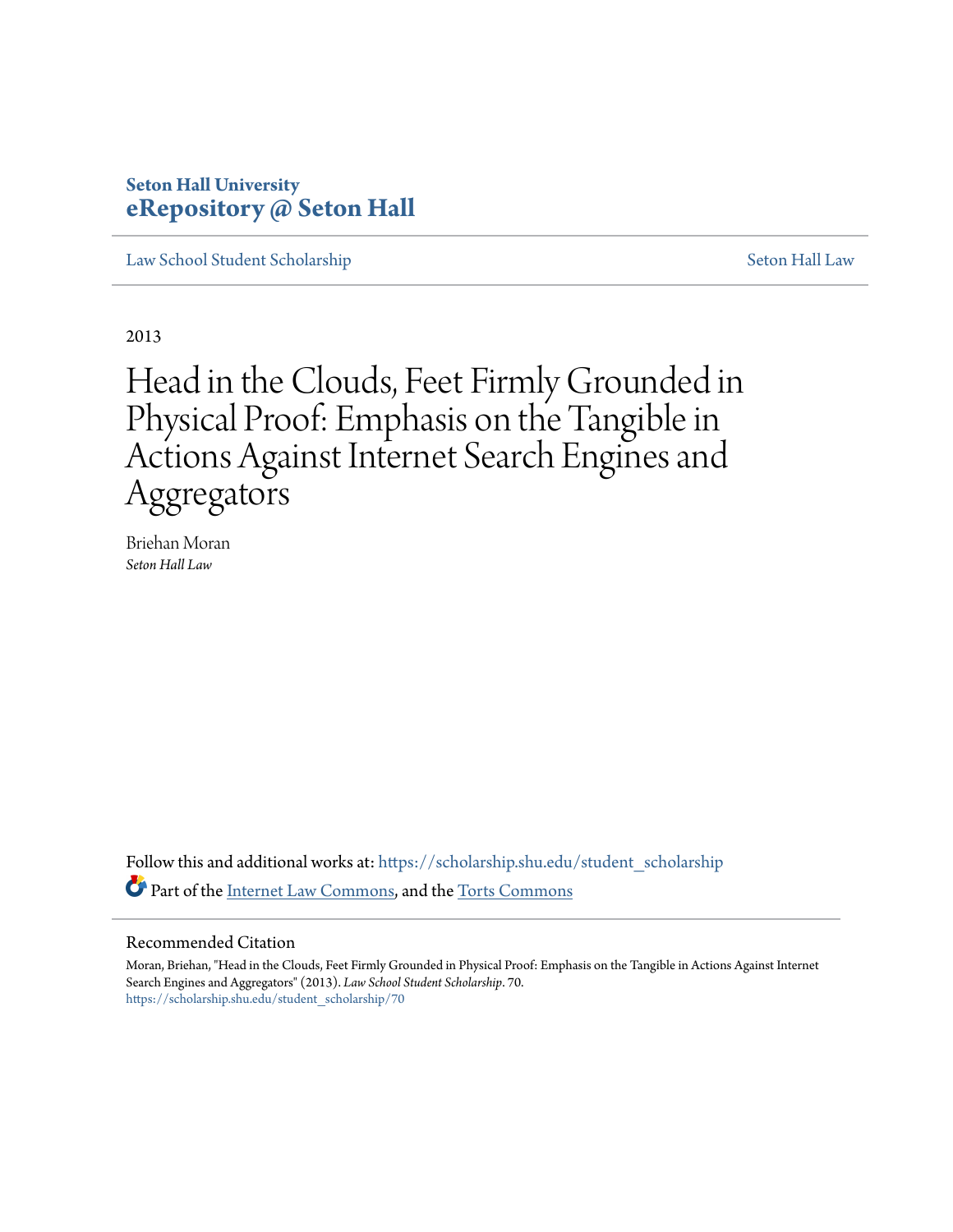# **Head in the Clouds, Feet Firmly Grounded in Physical Proof:** *Emphasis on the Tangible in Actions Against Internet Search Engines and Aggregators*

# Briehan Moran

# Table of Contents

| II. A Micro-Blogging Minute on Search Engines and Aggregators7            |  |
|---------------------------------------------------------------------------|--|
|                                                                           |  |
|                                                                           |  |
|                                                                           |  |
|                                                                           |  |
|                                                                           |  |
|                                                                           |  |
|                                                                           |  |
|                                                                           |  |
| a. Hot News Claims: International News Service v. Associated              |  |
|                                                                           |  |
|                                                                           |  |
| ii. The Copy Right Act and the Digital Millennium Copyright Act  26       |  |
|                                                                           |  |
|                                                                           |  |
| Perfect 10 and Cartoon Network: Search Engine Safety on<br>$\mathbf{c}$ . |  |
|                                                                           |  |
|                                                                           |  |
|                                                                           |  |
|                                                                           |  |
|                                                                           |  |
|                                                                           |  |
|                                                                           |  |
|                                                                           |  |
|                                                                           |  |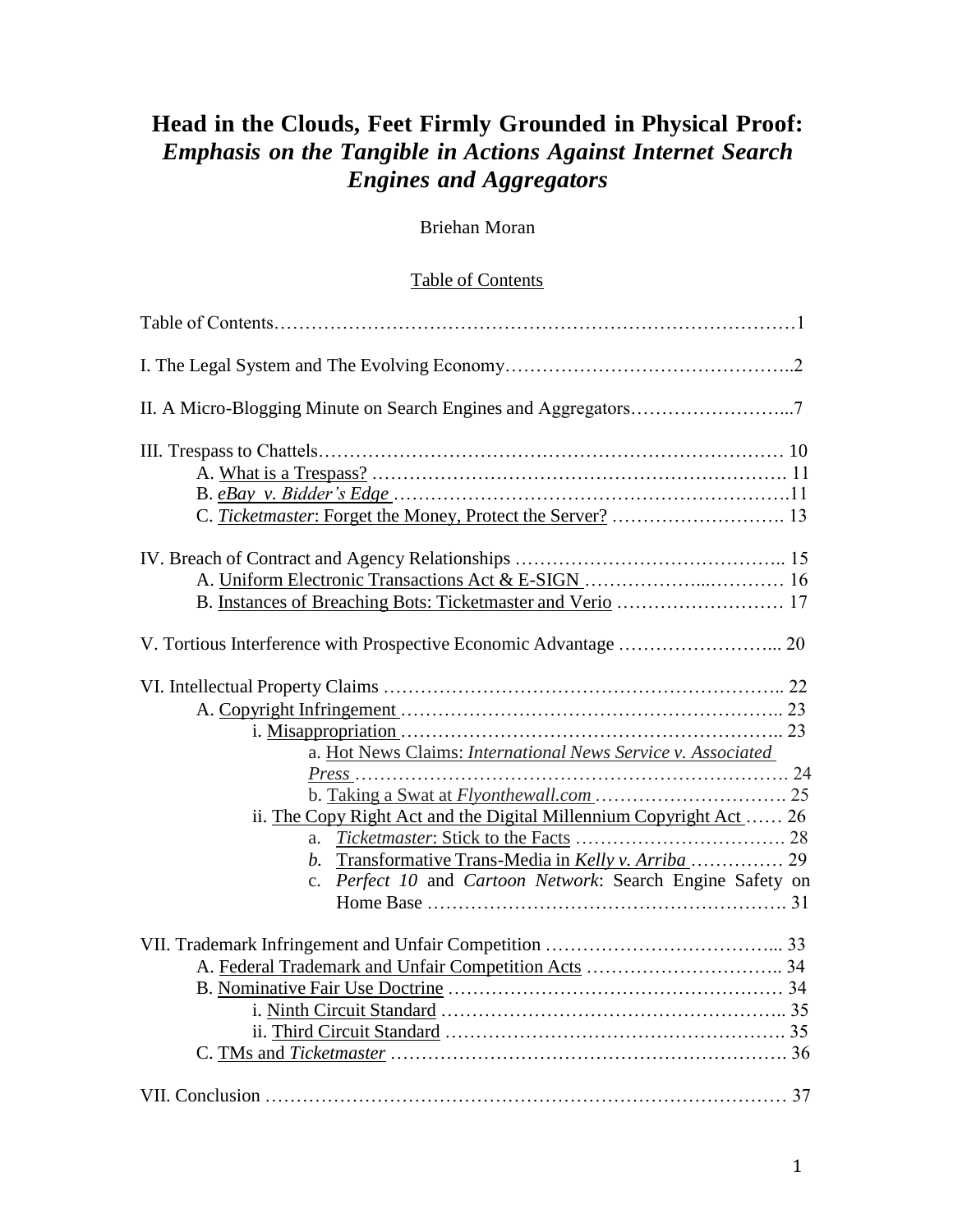# **I. THE LEGAL SYSTEM AND THE EVOLVING ECONOMY: THE EXCEPTION TO THE PHRASE "SLOW AND STEADY WINS THE RACE"**

In mid October, *The New York Times* published an article musing over the prolonged attempt of Internet heavy-weight Groupon.com to go public.<sup>1</sup> Reflecting a healthy medium between the projections of both the shortsighted cynics and those eager to jump aboard the cyber space band-wagon, the article placed Groupon's initial offering of 30 million shares at an estimated \$17 per share.<sup>2</sup> The preliminary appraisal was respectable. In fact, several experts thought the *NYT*'s projection erred towards the side of overly generous. Financial analysts predicted Groupon would be unable to navigate successfully the rocky terrain and razor sharp cliffs comprising the admittedly precarious economic landscape. However on the day of Groupon's highly anticipated IPO debut, the company was valued at a staggering \$13 billion and the float was at 35 million shares going at \$20 each!<sup>3</sup> Surpassing most expectations, the November 4<sup>th</sup> initial public offering landed Groupon the second-highest valuation of any technology company that has gone public since Google in 2004.<sup>4</sup> Just a few months prior to Groupon's big splash, Pandora.com was also able to raise a sufficient amount of media frenzy surrounding its initial public offering in June of  $2011$ .<sup>5</sup> The music radio website boasts around 94 million users, but remains notorious for its widely publicized inability to operate at anything but

<sup>1</sup> Evelyn Rusli, *Groupon Narrows Losses Ahead of Its Pitch to Investors*, New York Times, (Oct. 21, 2011), [http://dealbook.nytimes.com/2011/10/21/groupon-nears-a-profit-and-seeks-16-to-18-a-share/.](http://dealbook.nytimes.com/2011/10/21/groupon-nears-a-profit-and-seeks-16-to-18-a-share/)  $^{2}$ *Id*.

<sup>3</sup> Sarah Kessler, *Is Groupon Really Worth \$18 Billion?*, Mashable, (Nov. 4, 2011),

[http://mashable.com/2011/11/04/groupon-ipo-value/.](http://mashable.com/2011/11/04/groupon-ipo-value/)

 $^{4}$ *Id*.

<sup>5</sup> Leena Rao, *Pandora Opens at \$20 Per Share With a Market Cap of \$3.2 Billion*, techcrunch.com, (Jun. 15, 2011), [http://techcrunch.com/2011/06/15/pandora-opens-at-20-per-share-with-a-market-cap-of-3-2](http://techcrunch.com/2011/06/15/pandora-opens-at-20-per-share-with-a-market-cap-of-3-2-) billion/.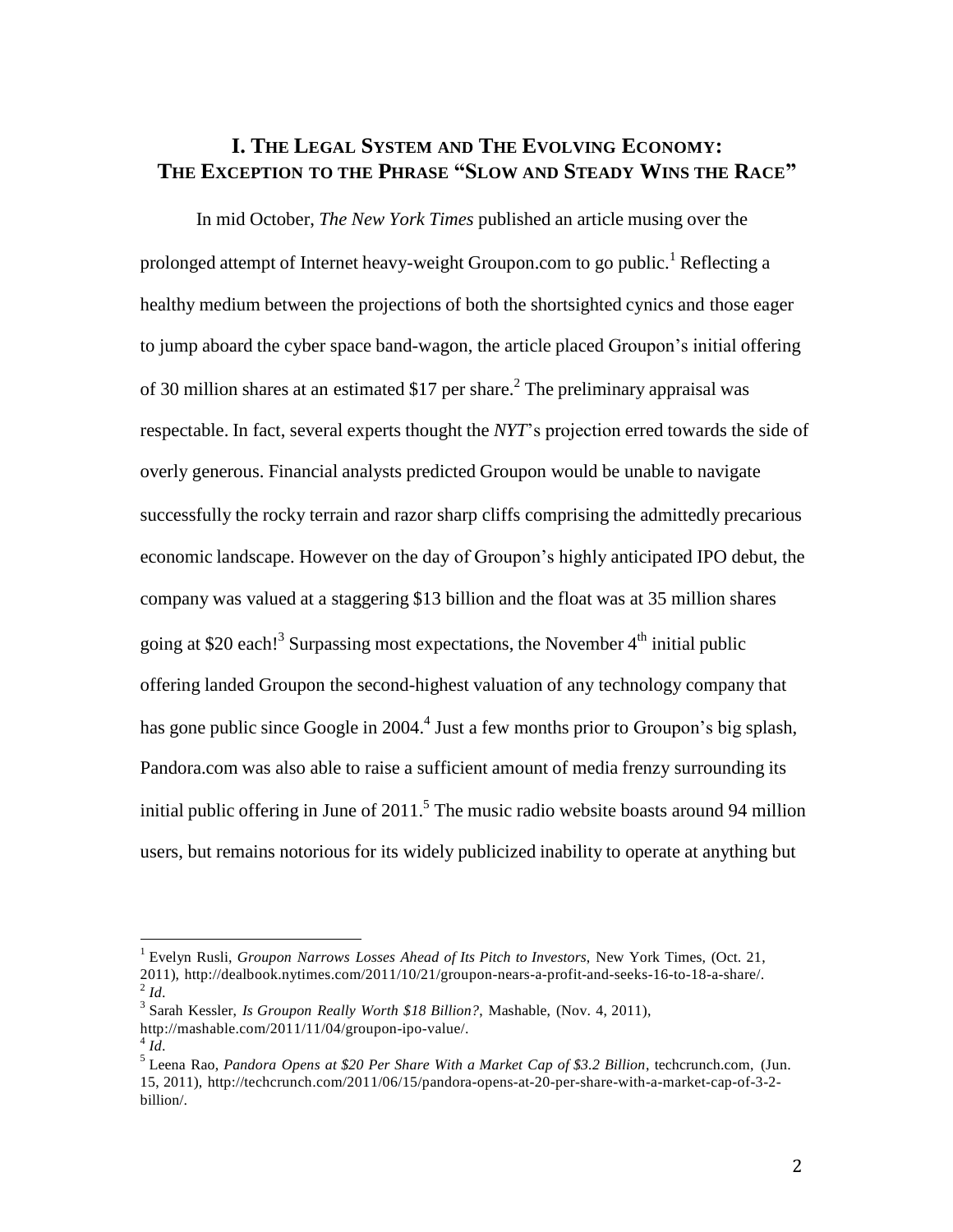a loss. Though Pandora has not turned a profit since its inception, it debuted a sizeable IPO estimated to be worth around \$2.6 billion. 6

So what exactly *is it* with these websites? How are they worth such staggering amounts if they are unable to generate revenue? To pose the cliché, but increasingly relevant question: how do these companies plan to monetize? After all, they are not selling a tangible product. Pandora and Groupon do not produce anything a customer could find in a store- neatly packaged and placed on a shelf with a price tag and a oneyear warranty. Where are the manufacturers and the factories? Where are the workers? Where are the warehouses packed full of products in hopeful anticipation of being this holiday season's next big ticket item? The short answer: this infrastructure is rapidly ceasing to exist.

With valuations leaving onlookers to inquire about the exact date of April Fools, the commotion surrounding the rapid growth of web and tech-based companies draws attention to a drastic transformation currently underway. Over the past few decades, a marked shift in the nature of commodities traded in the channels of commerce has occurred. The United States is no longer a country flourishing on the blood and sweat of each railroad tie laid into the ground. It is not even a country basking in the wealth formerly accompanying the permeation of mass produced goods like it was 50 years ago. Today, both the country and the economy are struggling with an international transition from a marketplace of tangible products, to one revolving around the exchange of information. Unprecedented levels of unemployment, government bailouts of financial giants and the protests of those occupying Wall Street evidence both a lurid degree of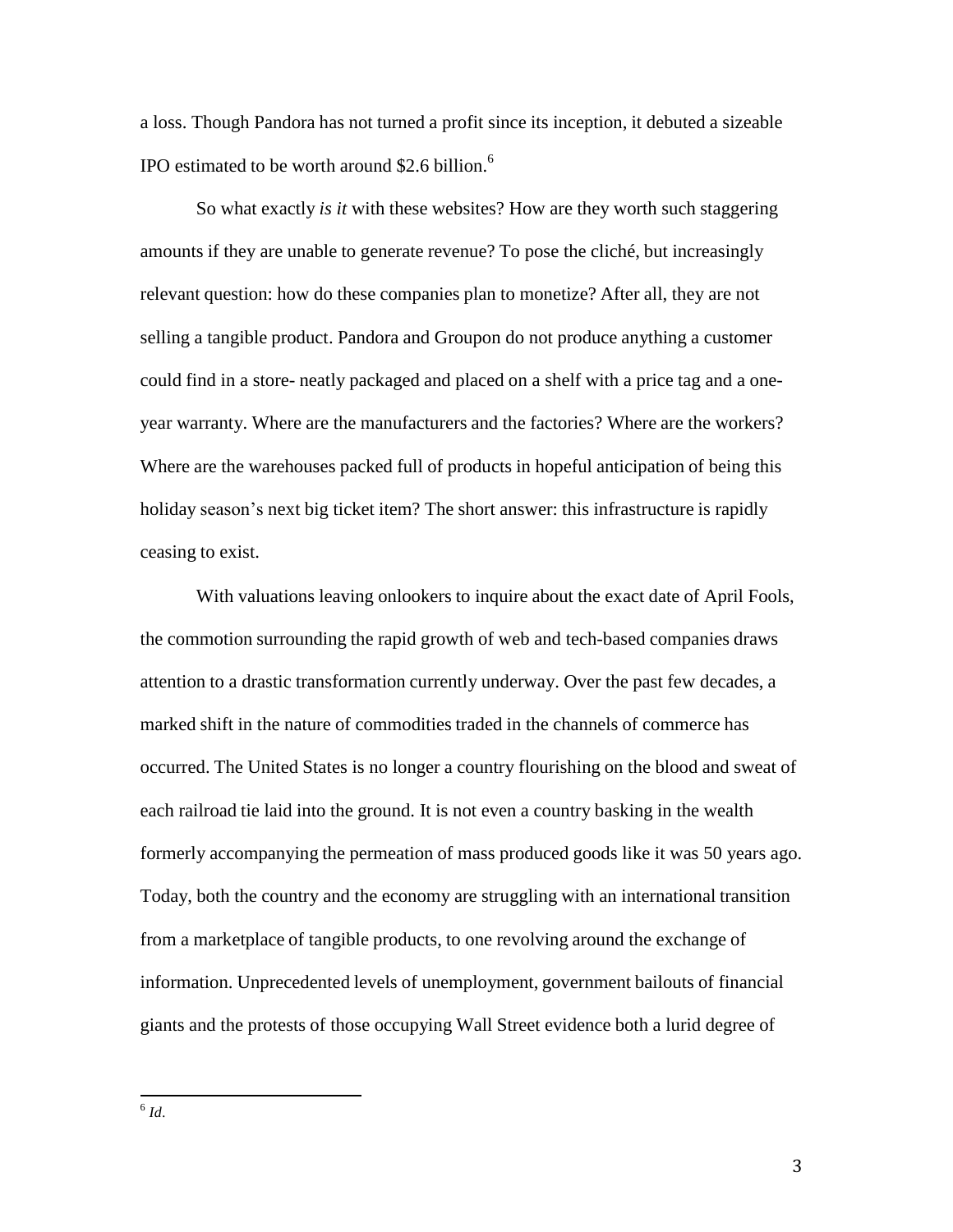inadaptability and an unwillingness to recognize the drastic change in market forces that has recently occurred.

The dawning of the "Information Age" introduced an era in which a multi-billion dollar marketplace of intangibles exists. In this day and age, the password to Justin Bieber's Twitter account would likely sell on eBay for more than it cost to build the Titanic. The traditional brick and mortar business is slowly being eradicated by those focusing on access- access to information, access to customer lists, access to large numbers of consumers. Access with efficiency is perhaps the easiest characterization of new businesses capable of generating success in the current climate; this hypothesis garners support from a comparison of the growth rates of different industries. The technology and website sector continues to grow at an exponential rate, while virtually all other industries are declining or flat lining. In fact, e-commerce has been growing at an annual rate of 10% and is expected to be responsible for over 50% of retail sales in the United States by  $2014$ .<sup>7</sup> While this is a welcome forecast for the economy, it presents major obstacles for a judicial system that has demonstrated the evolutionary capability of a tyrannosaurus rex.

Ambiguous case law coupled with an absence of statutory provisions concerning online commercial transactions attest for the legal system's inability to recognize the occurrence of tremendous alterations to the infrastructure of the economy. Now more so than ever, the economy is not defined by national boundaries, but rather created by international players. Companies like Google and Facebook have in effect, surpassed the authority of the nation state by revolutionizing the ways in which business transactions

<sup>7</sup> Ethan Lyon, *20 Key Stats in ecommerce and Social Media*, sparxoo.com, (Feb. 2011), [http://sparxoo.com/2011/02/02/ecommerce-social-media-stats/.](http://sparxoo.com/2011/02/02/ecommerce-social-media-stats/)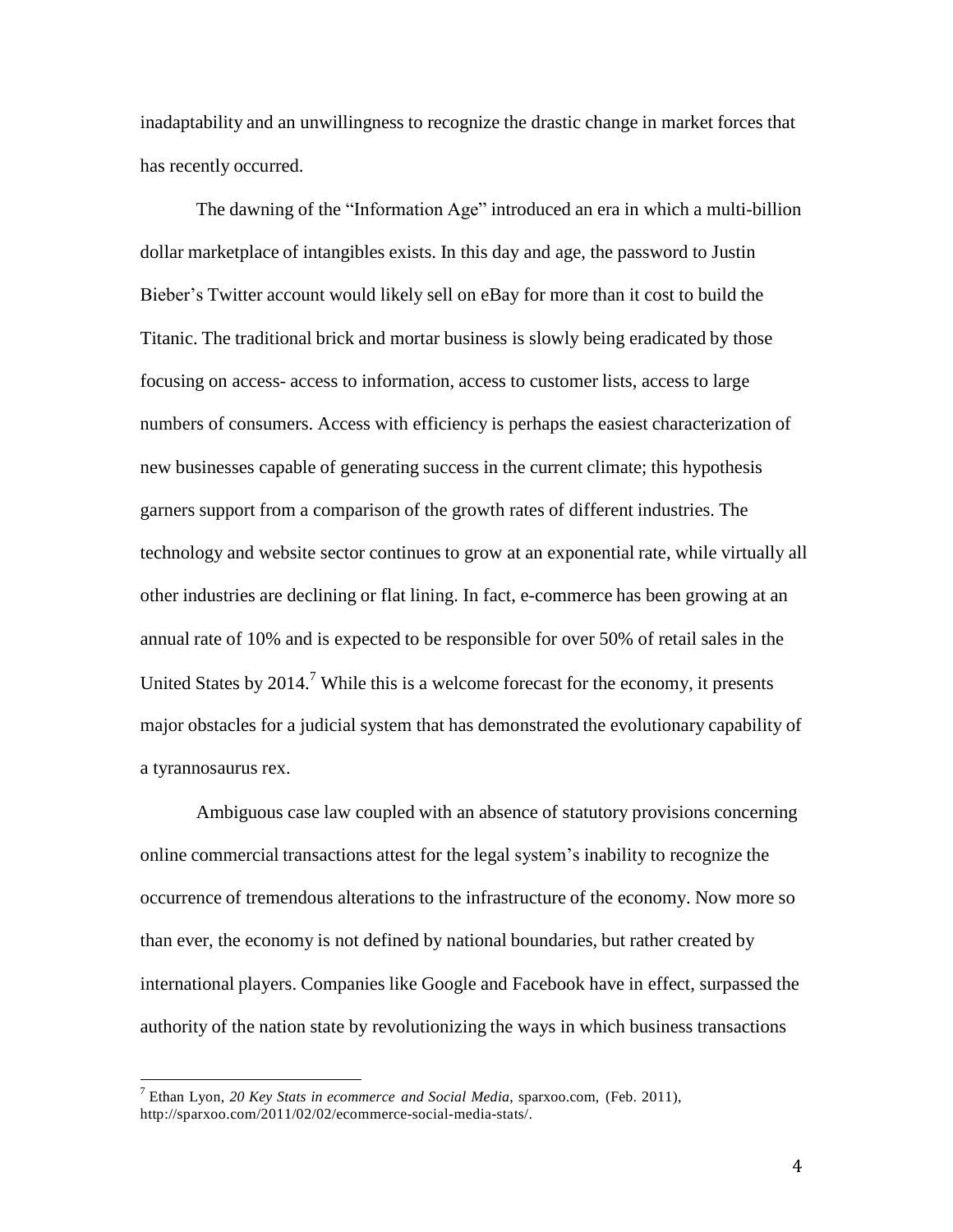occur. Furthermore, these large multi-national corporations are able to retain a degree of control over online commercial dealings by insulating them from judicial regulation under a veil of private ownership. Specifically, the pre-eminence of search engines as well as the emergence of aggregator websites have come to dominate the e-commerce landscape, resulting in claims from those looking to regain a lost competitive advantage.

Consider the following example: Jack, a law student, is looking to purchase a plane ticket to Florida for his winter break. Instead of looking for flights on Delta's website or JetBlue's website, he immediately begins his search at an aggregator site that pools all the possible flights from various airlines together allowing Jack to quickly and efficiently compare prices and select the best flight. This is quick and easy for Jack, but would he have gone directly to JetBlue's site had Expedia.com not been available, thus bypassing the possibly of purchasing a ticket from Delta altogether? Does Expedia.com charge the airlines a commission percentage of flights purchased through its service? Do the airlines enter into private contracts with Expedia and Orbitz, paying a premium to the aggregators in exchange for the aggregator to direct customers to their airline more frequently?

The judicial system clumsily responds to these questions and other similar claims by applying antiquated legal doctrines in an attempt to ameliorate the financial ramifications accompanying the increased use of search engines and aggregators. Most notably, trespass to chattels, misappropriation and trademark and copyright infringement claims have proved the most successful for those seeking to recoup a lost business advantage from a search engine and/or aggregator. However, these doctrines remain so heavily grounded in physical examples and evidence, they often (1) fail to address the

5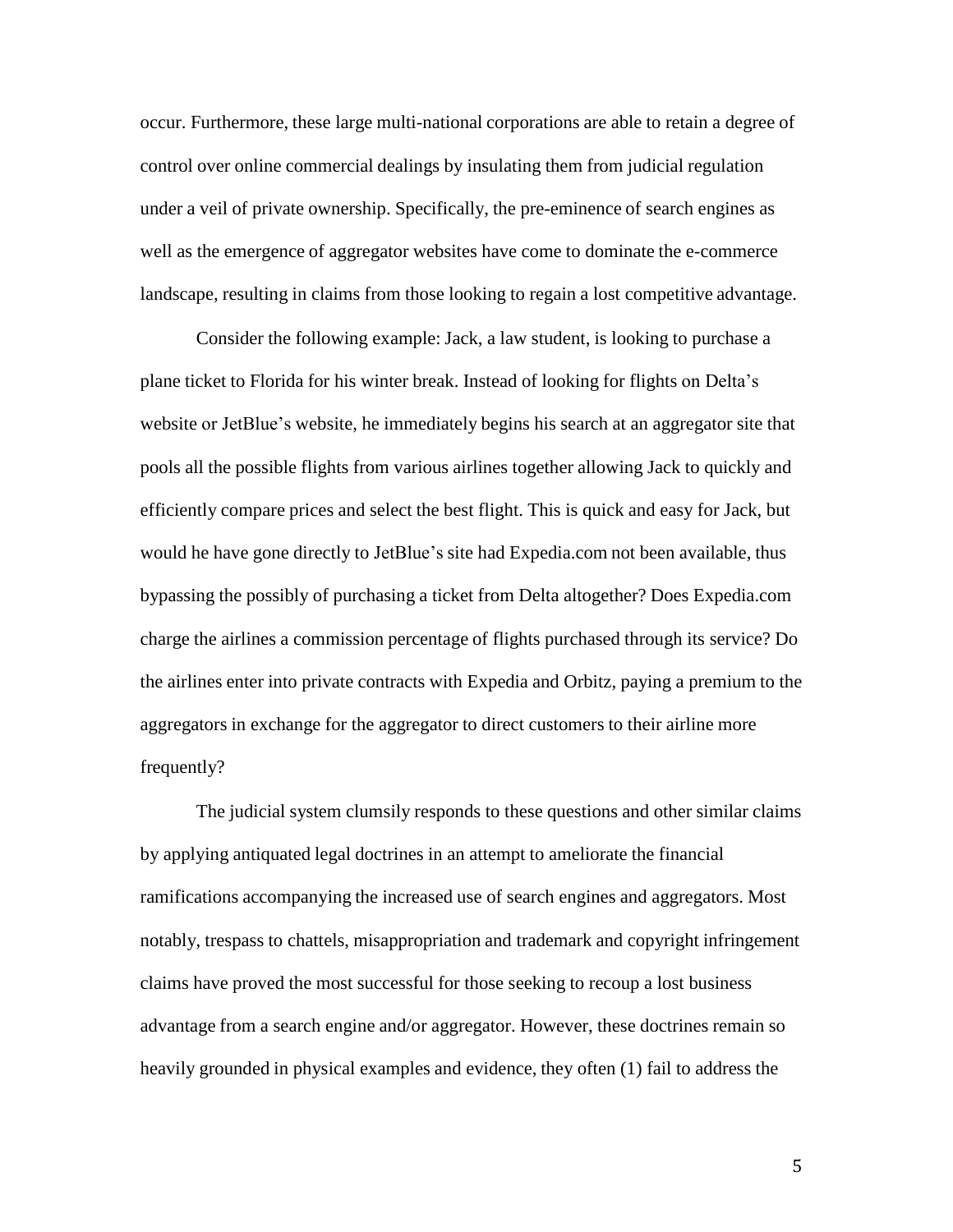lost economic advantage; (2) are applied haphazardly and with liberty to depart from the original theory in order to better fit the metaphysical online context; and (3) illustrate the judicial system's inadaptability and blind reliance on tangible evidence.

A recent poll of online shoppers reported that 47% of shoppers begin their product searches at an aggregator website.<sup>8</sup> This exponential growth of information technology *necessitates* judicial recognition and development of policies better suited to resolve business disputes, rather than ones grounded in concrete boundaries. Instead of clinging to the soot covered smokestacks of yesteryear in a last ditch effort to make antiquated principles relevant, the judicial branch may find its efforts better spent accounting for the fusion between the economy and the Internet which has transformed the traditional notion of a business transaction into one that occurs without a firm handshake.

The sections that follow take inventory of and evaluate the emergence of Internet search engines and information aggregators as they relate to the rapidly evolving diaspora of e-commerce. A (II) brief overview of the history and workings of search engines and aggregators is followed by a detailed look at the various causes of action brought against search engines and aggregators including, (III) trespass to chattels; (IV) breach of contractual obligations; (V) tortious interference with economic advantage; (VI) copyright and trademark infringement; and (VII) unfair competition and misappropriation. Each claim will be critically evaluated against the premise that the current rationale for each cause of action is unjustifiably predicated on proof of physicality and is therefore ill suited to mediate e-commerce disputes.

<sup>8</sup> Kurt Peters, *Growth in Online Shopping Slows, But Channel Shift Continues*, Internetretailer.com, (Aug. 2003), [http://www.internetrailer.com/internet/marketing-conference/99510-state-industry.html/.](http://www.internetrailer.com/internet/marketing-conference/99510-state-industry.html/)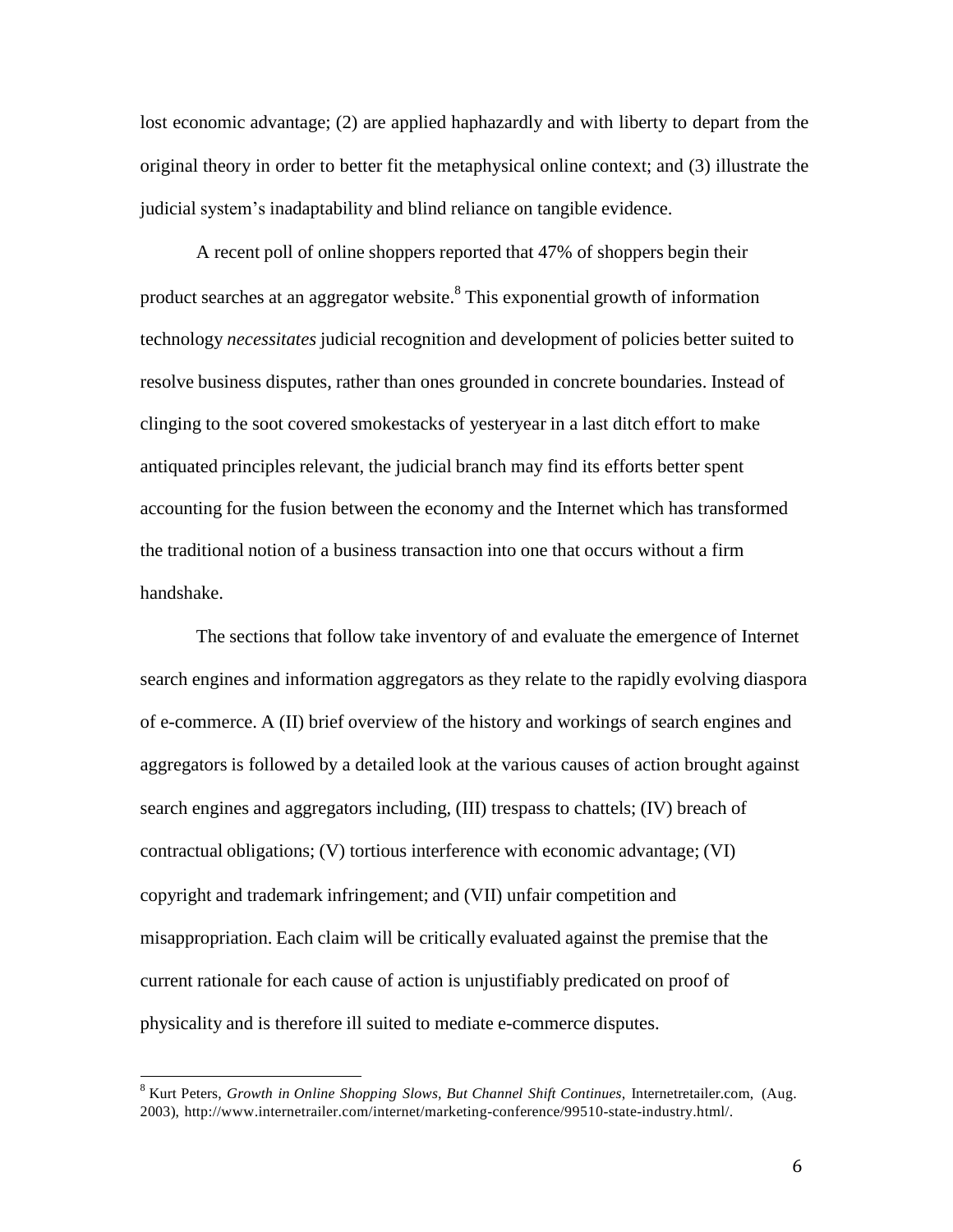# **II. A MICRO-BLOGGING MINUTE ON SEARCH ENGINES AND AGGREGATORS**

The World Wide Web became publically available in August of 1991.<sup>9</sup> It was not until 1994 that web crawler and Lycos, the first full text search engine became available. These products enabled the user to search the Internet by keyword but not by content.<sup>10</sup> Just 10 years later, the Yahoo! Search index was able to provide access to over 20 billion web documents, images, audio and video files. $11$  Today's search engines have the capability to return results originating from a keyword, content, photographs, popularity among users and even geocoding- a process that provides information based on a user's geographic location.

More importantly however, are the effects of advertising on search results and the consequences involved when a price tag accompanies the receipt of supposedly free information. Though they remain lucrative, traditional types of advertising such as display ads have given way to paid placement and paid inclusion advertisements. Paid placement links an advertisement to a search term, while paid inclusion involves the advertiser offering the search engine provider a fee in order to have his website included on the search engine's index. Eventually these new forms of advertisement led to the emergence of meta-tags, which are basically keywords or phases associated with a site but not visible on its content pages. The higher the cost of a meta-tag, the more favorable position bestowed upon a website within a search engine's returned results. To illustrate: Google wound up the  $3<sup>rd</sup>$  quarter of 2011 with over \$9.72 billion in revenue, the vast

<sup>9</sup> John Battelle, *The Search: How Google and Its Rivals Rewrote the Rules of Business and Transformed Our Culture*, 53 (2005).

<sup>10</sup> *Id*.

<sup>11</sup> Tim Mayer, *Our Blog is Growing Up- And So Has Our Index* (Aug. 8, 2005), <http://www.ysearchblog.com/archives/000172.html>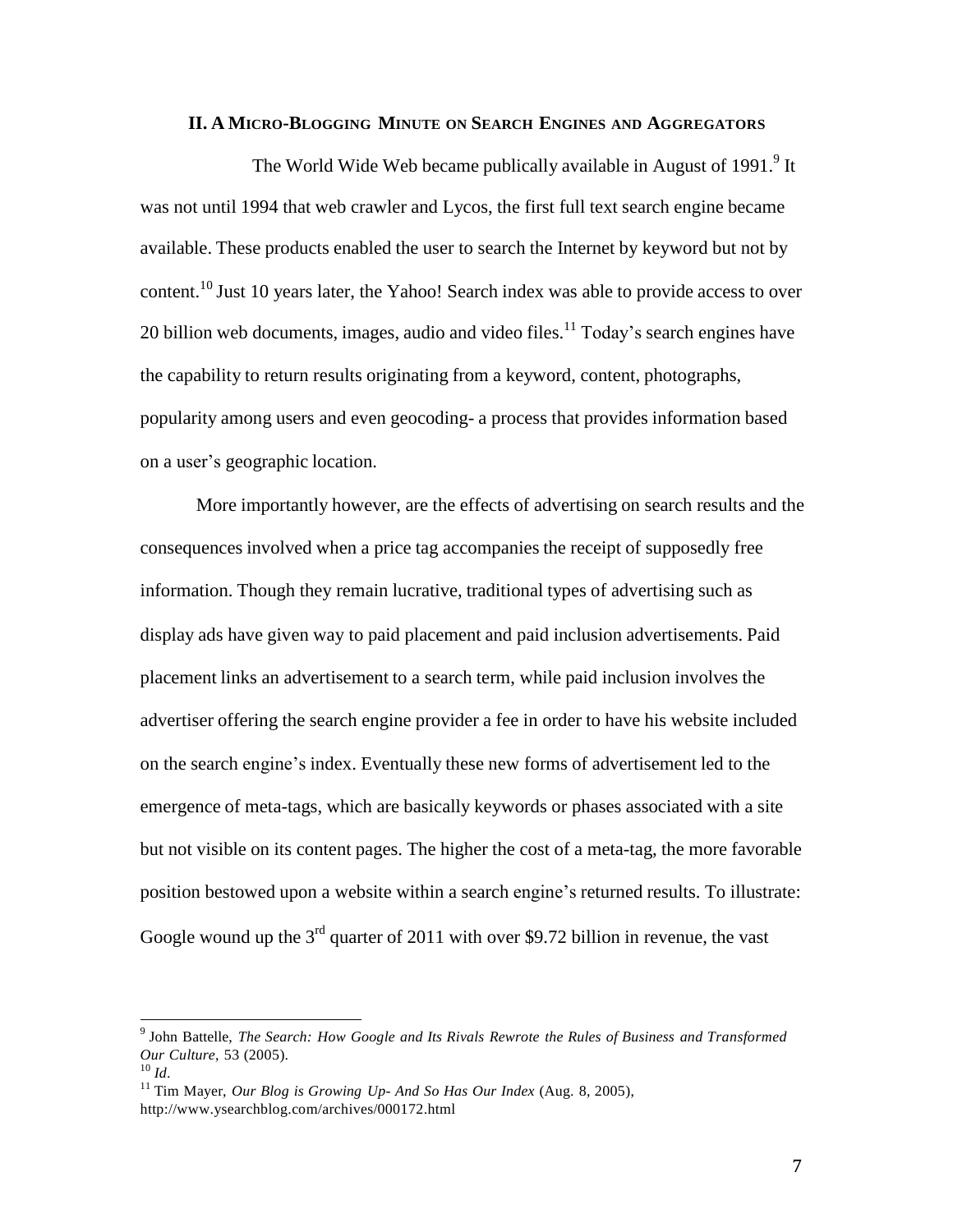majority derived from advertising.<sup>12</sup> This is relevant because Google and similarly situated search engines enjoy an immense amount of control over the dissemination of information and along with it, the dissemination of capital.

Unlike search engines, Internet aggregators generally sift through other web pages, retrieving information to store in a database and ultimately present to a user.<sup>13</sup> These aggregators go by various names such as "bots," "web crawlers," and "screen scrapers," and are capable of making thousands of database searches a minute.<sup>14</sup> While some bots rely on contractual relationships with websites, others do not and must abide by the Robot Exclusion Standard [RES] specified by the host. The RES, "establishes a voluntary process through which web masters may exclude bots from designated portions of their sites… an owner can dictate which bots may access his web site and what they may view when they visit."<sup>15</sup> Theoretically, programmers design their robots to read a data file- "robots.txt"- and to consequently comply with the control directives it contains.<sup>16</sup> In reality, the RES represents a rather unreliable source of protection because it is extremely difficult to trace requests back to an originating IP address. An IP address may send an enormous amount of requests, which can result in detection of the robot. However, robots may avoid detection by alternating between various IP addresses.

When a computer requests information from another computer, the requesting computer submits its Internet Protocol [IP] address to the host computer, enabling the

<sup>12</sup> *Google Made \$9.72 Billion In Revenue Last Quarter*, breakingnewsworld.net, (Oct. 21, 2011), [http://breakingnewsworld.net/2011/10/google-made-9-72-billion-in-revenue-last-quarter/.](http://breakingnewsworld.net/2011/10/google-made-9-72-billion-in-revenue-last-quarter/)

<sup>13</sup> Sean O'Reilly, *Nominative Fair Use and Internet Aggregators: Copyright and Trademark Challenges Posed by Bots, Web Crawlers and Screen-Scraping Technologies*, 19 Loy. Consumer L. Rev. 273 (2007). 14 *Id*.

<sup>15</sup> Stephen Middlebrook & John Muller, *Thoughts on Bots: The Emerging Law of Electronic Agents*, 56 Bus. Law 341, 345 (2000).

<sup>16</sup> *Id*. at 1061.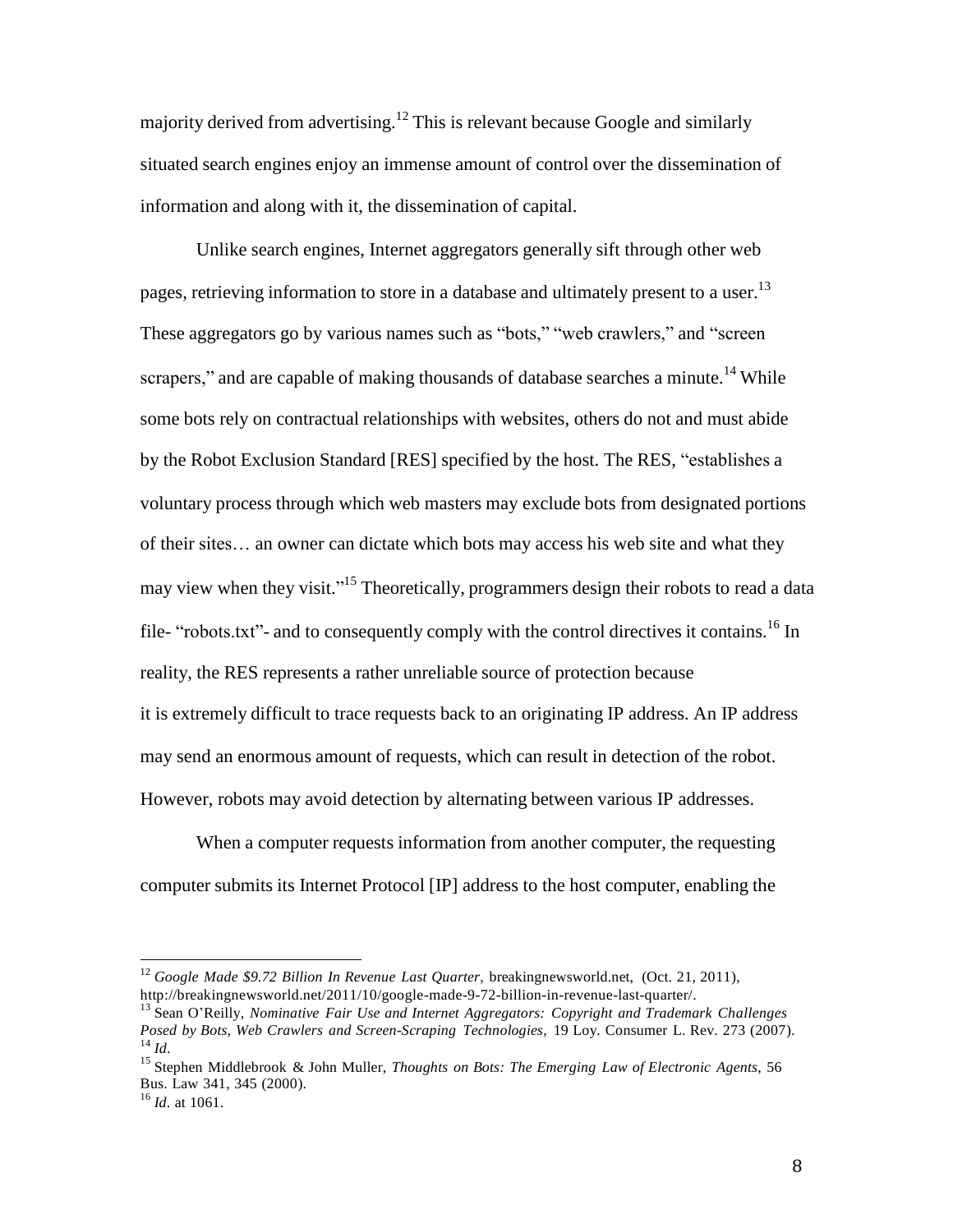host of the website to identify the source of incoming requests.<sup>17</sup> From that point, a proxy server acts as the gatekeeper for all incoming and outgoing data traffic. It centralizes activity in order to conserve resources. <sup>18</sup> While most hosts limit their servers to local users, if the website is for public use or is a commercial enterprise, chances are it will allow remote users to access the site. While it is possible for a proxy to block a robot from accessing its website, this is extremely risky because it is most often times accomplished through a server configuration which can entirely remove a website from search results if performed improperly.

Recursively crawling a site drastically increases the speed of searches. It also allows the aggregator site to track results and instantaneously update data.<sup>19</sup> Travelocity and Orbitz are examples of screen scraping bots that constantly update time sensitive information concerning the availability, timing and prices of air travel. Consumers appreciate aggregation sites because they consolidate the most recent data into a single platform, allowing users to compare prices and giving those hungry for a deal, the illusion of neutrality.

While aggregators are useful in promoting economic efficiency, there is of course, a downside: bots "consume the processing and storage resources of a system."<sup>20</sup> This includes for example, the servers that facilitate the functionality of websites. Servers can suffer from loss of data, delayed response times and even a "crash" of the website if they are excessively burdened with requests from remote bots.<sup>21</sup>

17 *Id.*

<sup>18</sup> *Id*.

<sup>19</sup> *Id*. at 1062.

<sup>20</sup> *Id*. at 1061.

<sup>21</sup> *Id*.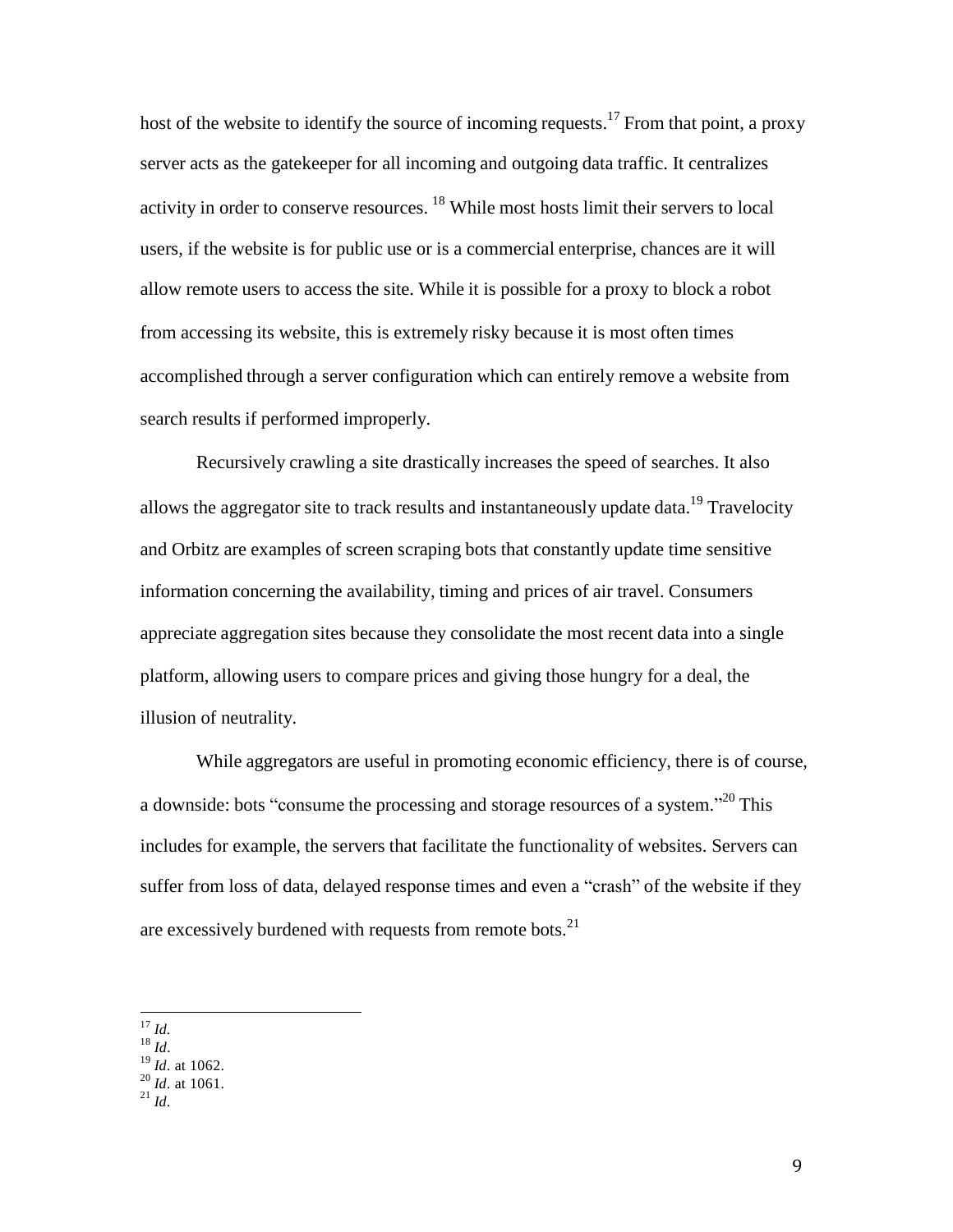# **III. TRESPASS TO CHATTELS**

The host or owners of a website may assert a cause of action against a misbehaving robot based on the ancient doctrine of trespass to chattels. Where a crawler issues such an exorbitant number of requests to a host, and in doing so incapacitates or damages the host's servers, some courts have upheld trespass to chattels actions.<sup>22</sup> However, in most situations the real concern of the complaining party is not actual damage to its web site, but rather an actual or perceived loss of competitive advantage when potential customers bypass its alluring content in favor of an aggregation site that includes prices and products from its competitors. Accordingly, this position is widely criticized due to concerns over public policy. Most notably, critics of the trespass claim's application to crawlers and search engines contend that a restriction on the capabilities of robots will hinder the free flow of information and commerce over the web.<sup>23</sup> Consumers stand to benefit from the use of aggregators because they assume the task of allocating the consumer's time and resources in the most economically efficient manner. For instance, aggregators that consolidate competitive prices in a single platform may enable a consumer to make an educated decision in a shorter amount of time. The application of the trespass doctrine to Internet aggregators leaves the court with the task of identifying instances of concrete interference with a chattel in a context predominated by property that is almost always intangible. Applying a doctrine that turns on a showing of physical disposition fails to fully realize and address the true concern- loss of competitive advantage.

<sup>22</sup> *Id*. *See also Register.com, Inc. v. Verio, Inc.*, 356 F.3d 393 (2d Cir. 2004).

<sup>&</sup>lt;sup>23</sup> Brief of Amici Curie in Support of Bidder's Edge, Inc., Appellant, Supporting Reversal (June 2, 2000), Bidder's Edge, Inc., No. 00-15995 (9 th Cir.), *available at*

<http://www.law.berkeley.edu/institutes/belt/pubs/lemley/bedgeami.pdf>.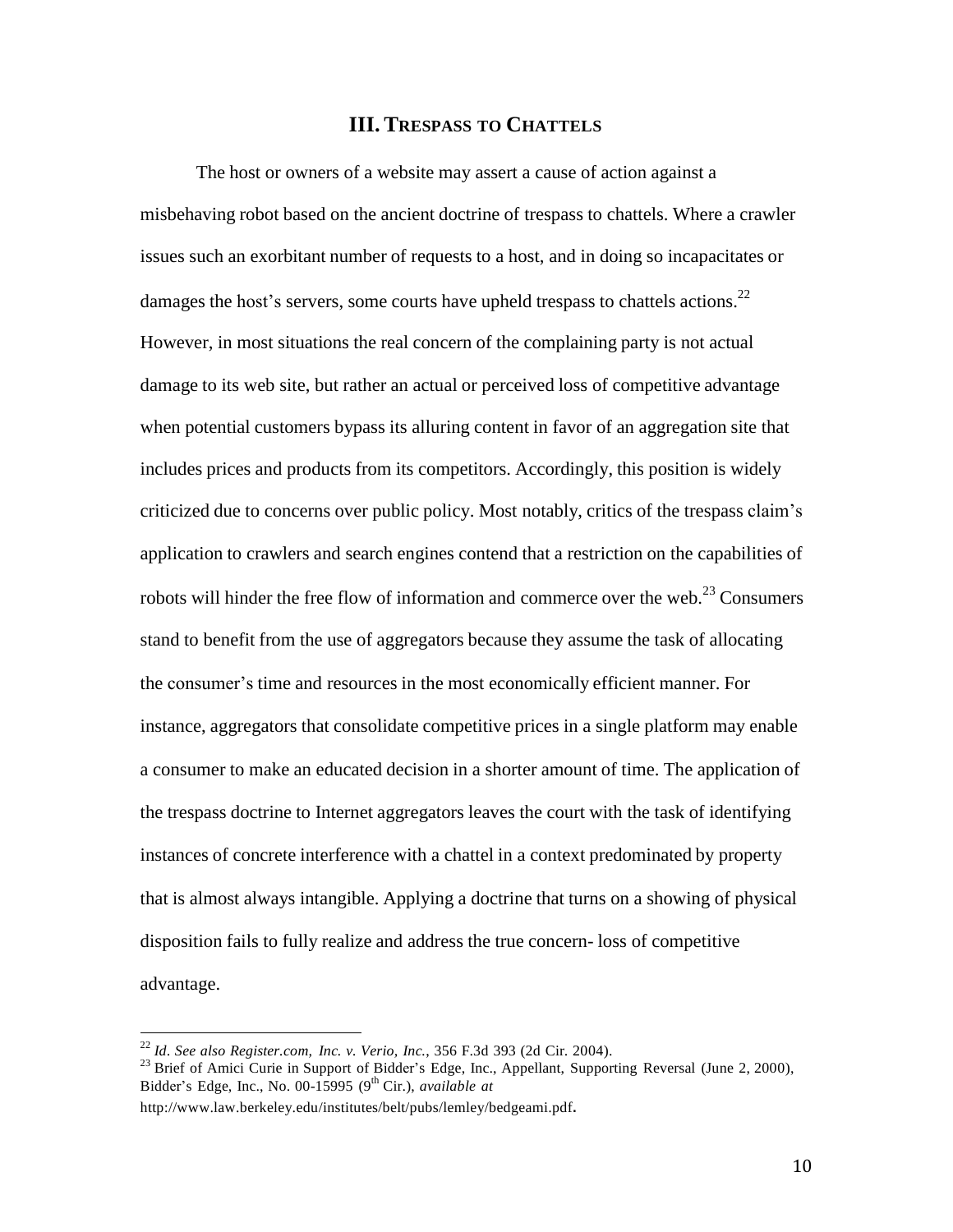# **A. What is a Trespass?**

The Restatement Second of Torts reads, "A trespass to chattel may be committed by intentionally… using or intermeddling with a chattel in the possession of another, where the chattel is impaired to its condition, quality or value.<sup> $24$ </sup> To satisfy a claim for trespass to chattels, the website host must show a tangible interference with his site occurring over a substantial amount of time. Furthermore, the Restatement emphasizes that the interference must be intentional and it must *materially* affect the interest. 25

### **B.** *eBay v. Bidder's Edge*

The leading case involving robots under a theory of trespass to chattels is *eBay v. Bidder's Edge*. Bidder's Edge, an auction aggregation website employing a crawler to access eBay's time sensitive auction information, sent over 100,000 queries to eBay's servers each day. <sup>26</sup> As the Court in *eBay* explained, "In order to prevail on a claim for trespass based on accessing a computer system, the plaintiff must establish: (1) the defendant intentionally and without authorization interfered with the plaintiff's possessory interest in the computer system; and (2) the defendant's unauthorized use of the system proximately resulted in damage to plaintiff."<sup>27</sup> The Court distinguished between reputational harm, which it defined as "misrepresentation regarding the info that Bidder's Edge obtains through the use of these automated query programs,<sup> $28$ </sup> and system harm, which encompasses the recognizable burden on the actual computer system.

<sup>&</sup>lt;sup>24</sup> Restatement (Second) of Torts  $\S 217$  (1977).

<sup>25</sup> *Id*. § 218 cmt. E (1977).

<sup>26</sup> *eBay, Inc.*, 100 F. Supp.2d at 1063.

<sup>27</sup> *Id*. at 1070.

<sup>28</sup> *Id*. at 1064.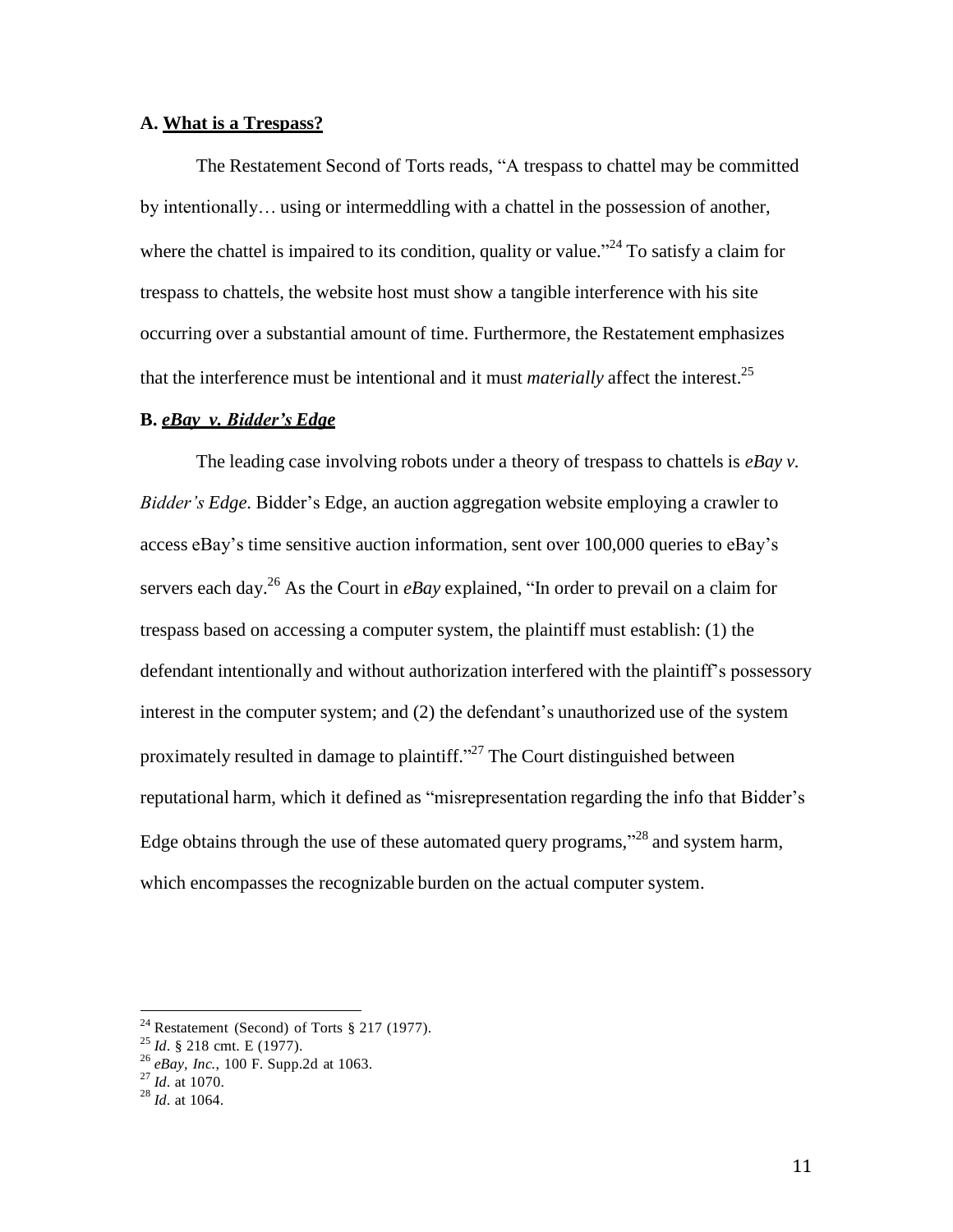The Court held the electronic signals Bidder's Edge sent to retrieve eBay's data evidenced tangible system harm.<sup>29</sup> The holding prevailed despite evidence suggesting Bidder's Edge was responsible for only 1% of eBay's server traffic. Furthermore, eBay was granted an injunction even though it had failed to establish any loss of revenue.<sup>30</sup> The Court conceded the harm was unsubstantial and would not amount to trespass or conversion in a tangible, real-life setting. $31$  Instead, the Court focused on the repetitive nature of the electronic requests issued by Bidder's Edge, using time rather than impact to bolster its reasoning. The Court relied in its decision on an analogy: "If eBay were a brick and mortar auction house with limited seating capacity, eBay would appear to be entitled to reserve those seats for potential bidders, to refuse entrance to individuals (or robots) with no intention of bidding on any of the items, and to seek preliminary injunctive relief against non-customer trespassers eBay was physically unable to exclude."<sup>32</sup>

But the analogy is flawed. Contrary to the Court's characterization, there are not a limited number of seats subject to theft by intruders and interlopers. There was no evidence that buyers and sellers on eBay were in any way impeded in communicating, advertising or closing sales. The lack of evidence sufficient to sustain a traditional trespass action- namely, evidence of substantial tangible disposition of property- led the court to rely on its creativity. In essence, *eBay* tried to force an antiquated theory grounded in physical realities on a fact pattern occurring entirely in cyber space. In doing

 29 *Id*. at 1069.

<sup>30</sup> *Id*. at 1070.

<sup>31</sup> *Id*. at 1067.

<sup>32</sup> *Id*.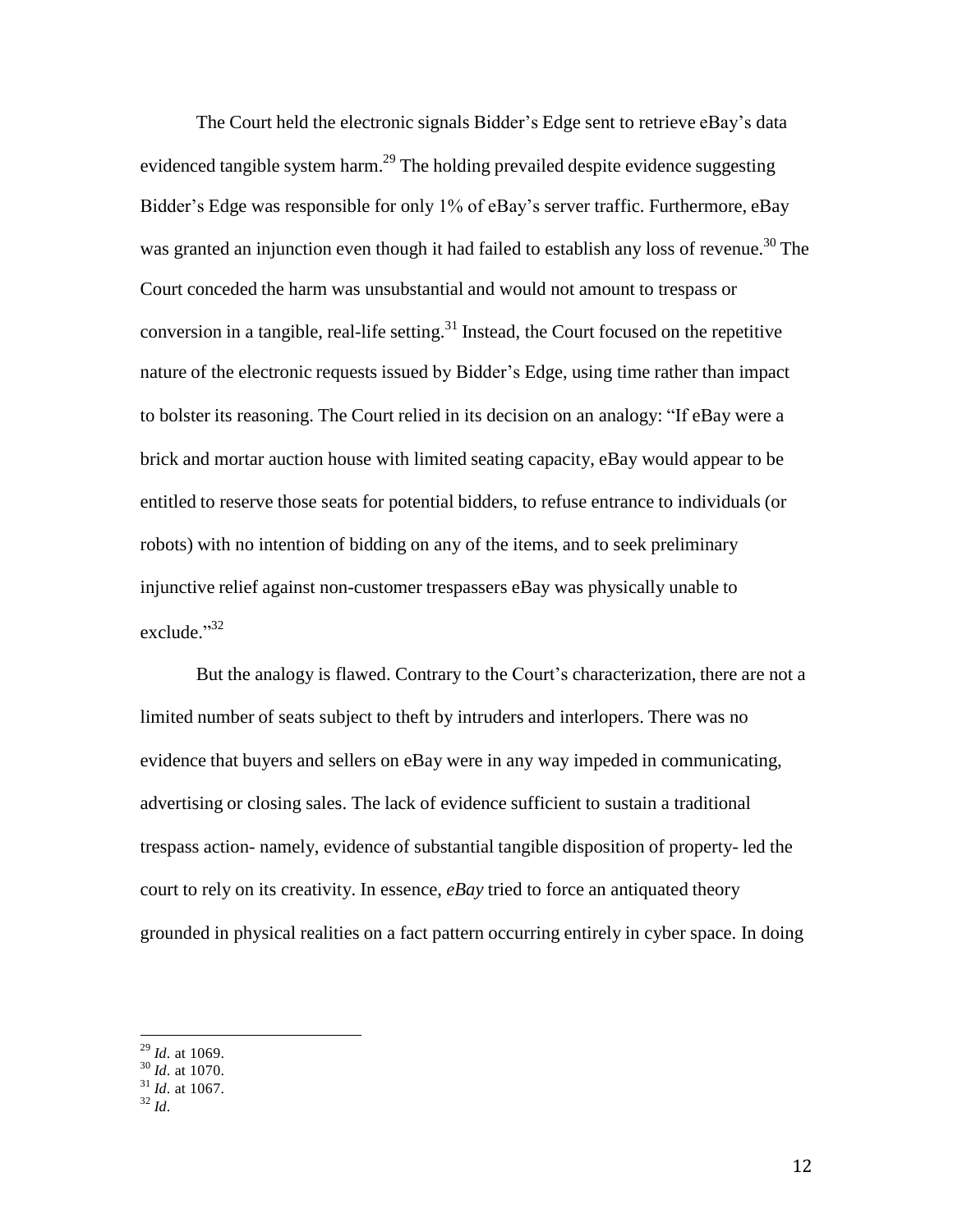so, the court misconstrued and so failed to address the heart of the dispute: whether Bidder's Edge was adversely affecting eBay's business.

The potential "physical" damage to servers is immaterial when considered in light of the case as a whole. Granted, the Court also posited an alternative ground for its holding, based on fears that if the crawler continued unchecked, "it would encourage other auction aggregators to engage in similar recursive searching of the eBay system such that eBay would suffer irreparable harm from reduced system performance, system unavailability or data loss."<sup>33</sup> While the Court addresses a valid concern regarding the impact of continued activity in the aggregate, it expands upon and morphs the wellestablished theory of trespass to fit its needs. A traditional trespass to chattels claim has yet to be sustained on a theory of future harm resulting from several trespassers. Rather than twisting the logic behind the trespass doctrine to make an exception, the judiciary would be in a better position to issue consistent, logical opinions based upon statutorily enacted business regulations of e-commerce.

#### **C.** *Ticketmaster:* **Forget the Money, Protect the Server?**

In 2003, a claim arose in the District Court of California between the industry leader in event and ticket sales, Ticketmaster Corp., and Tickets.com, Inc.- an aggregation website that extracted factual information such as event times, prices, and locations from Ticketmaster's website via a crawler.<sup>34</sup> The crawler discarded the trademark identification and logos associated with Ticketmaster before reorganizing the retrieved data in the format used on its site.<sup>35</sup> Ticketmaster pursued a trespass to chattels action, claiming that the electronic signals employed by the robot while copying the

 33 *Id*.

<sup>34</sup> *Ticketmaster Corp., v. Tickets.com, Inc.*, 2003 WL 21406289, 2 (C.D.Cal. 2003).

<sup>35</sup> *Id*.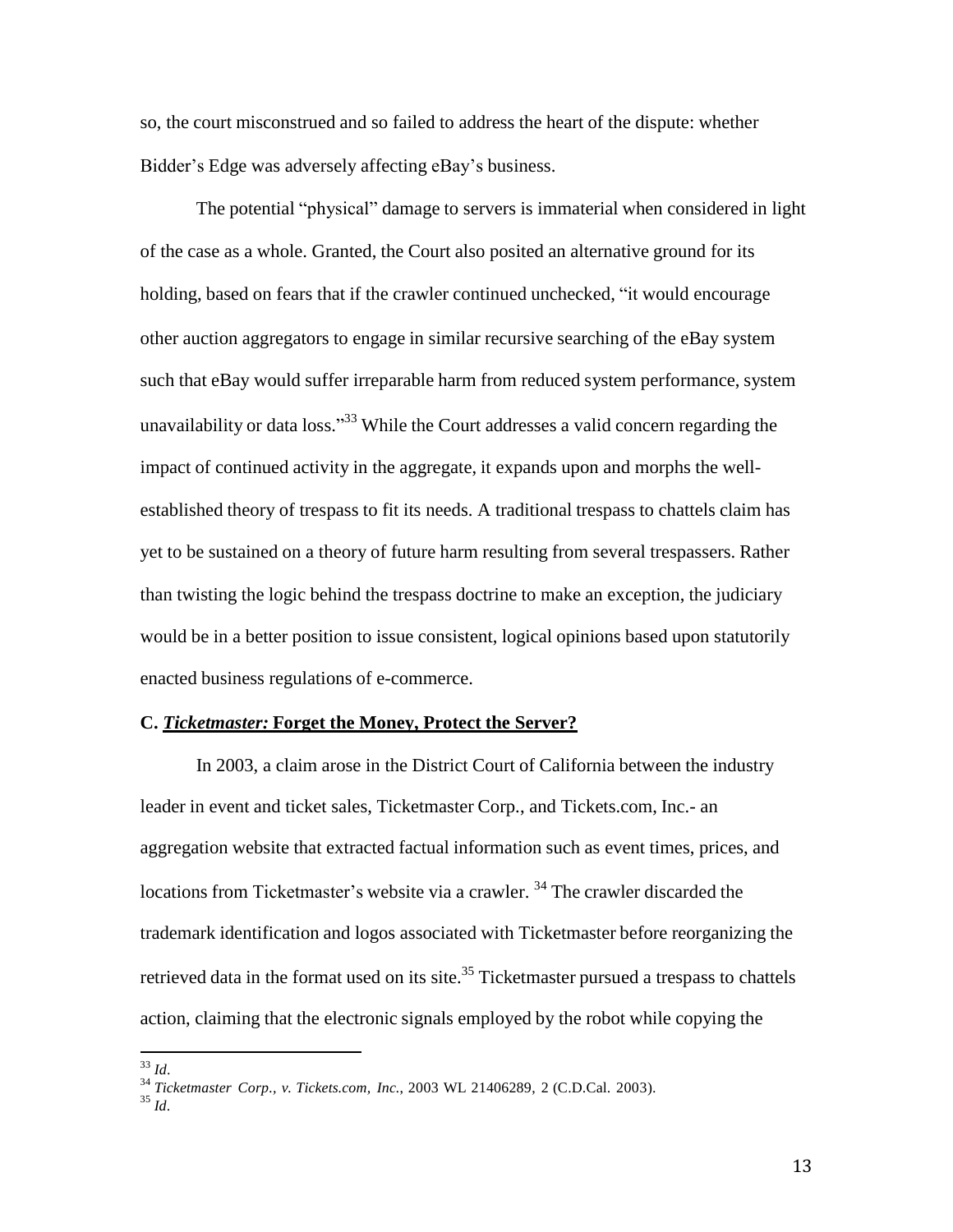relevant information were burdening its system.<sup>36</sup> The decision turned on the requirement of, "some tangible interference with the use or operation of the computer being invaded… and *actual* dispossession of the chattel for substantial time."<sup>37</sup> The court found both the value of information obtained by the spider and the vast amount of time and resources Ticketmaster spent trying to thwart the spider immaterial.<sup>38</sup>

The bright line approach taken by the Court in *Ticketmaster* most effectively exposes the illogical reasoning behind the application of the trespass to chattels doctrine to web crawlers. Finding the presence of physical evidence determinative of the trespass claim, the Court ignores the *actual* issue that Ticketmaster presents for adjudication. The dispute is not over Tickets.com trespassing or damaging Ticketmaster's servers; the dispute is over the aggregator controlling the influx and nature of Ticketmaster's online customers. In an earlier memo denying Ticketmaster a preliminary injunction, actions for both trespass to chattels and unjust enrichment were dismissed on the basis that the robot was permitted to enter the site to copy factual information.<sup>39</sup> As to the latter unjust enrichment claim, the following explanation is offered: "It is hard to see how this could be [Tickets.com was unjustly enriched] since Tickets is not selling the tickets or participating in the proceeds."<sup>40</sup>

Perhaps the judge in the initial hearing did not possess the foresight to understand how aggregators would come to control the flow of online customers. Simply because the aggregator is not selling the product in dispute or deriving proceeds in connection with it

 36 *Id*. at 4.

<sup>37</sup> *Id*. at 3.

<sup>38</sup> *Id*.

<sup>39</sup> *Ticketmaster Corp. v. Tickets.Com, Inc.*, CV 99-7654 HLH(BQRX), 2000 WL 525390 (C.D. Cal. Mar. 27, 2000).

<sup>40</sup> *Id*.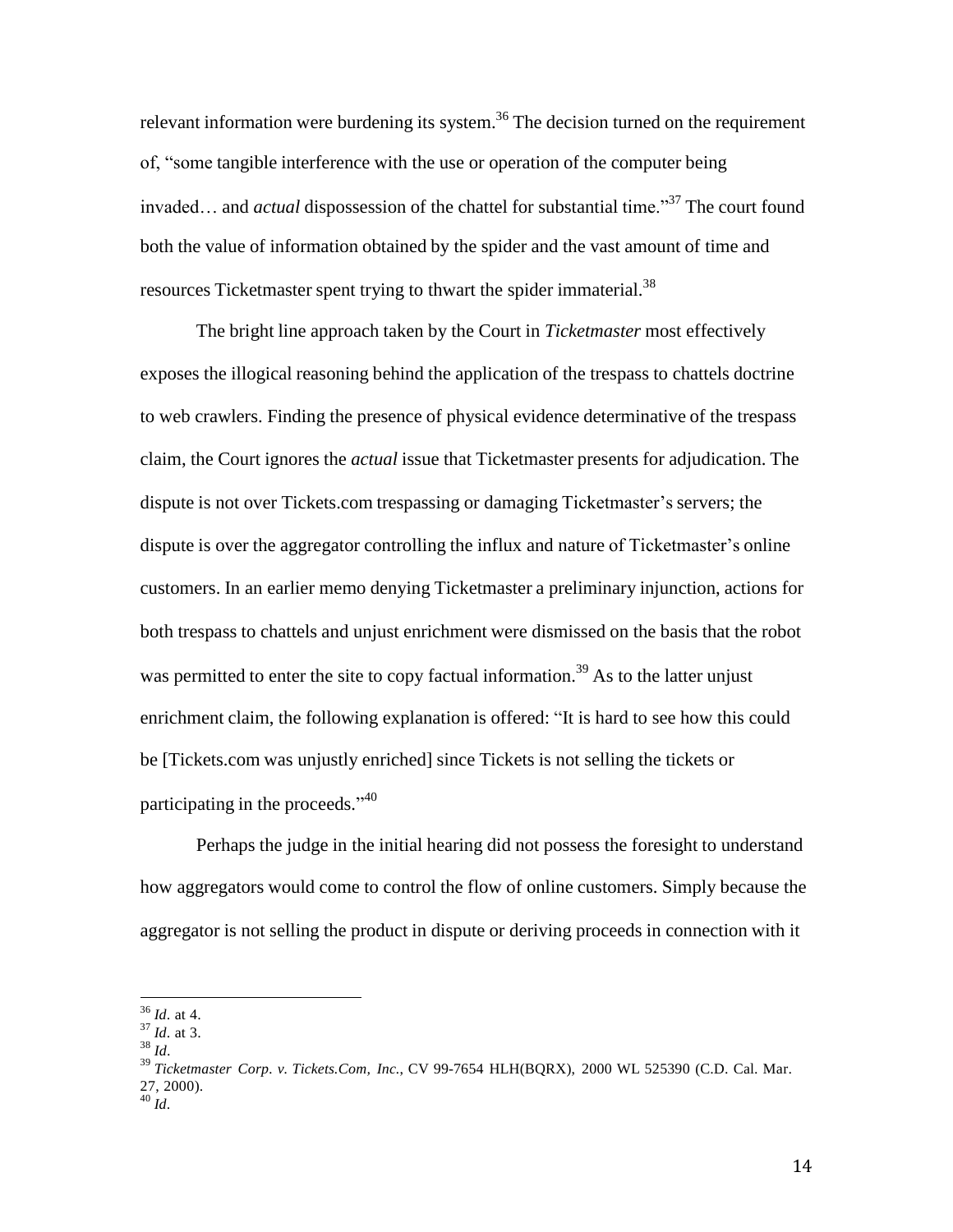does not render its impact harmless. Whether the aggregator is gaining a financial benefit from its immediate activity should be considered independently from whether its behavior materially disadvantages the host website. The Court in *Ticketmaster* errs in manipulating the theory behind a civil action in tort, illogically extending it to a dispute grounded in business and agency relationships.

In the 1970's, databases were stored on mainframe computers, which were often kept isolated in rooms with special climate controls.<sup>41</sup> Four decades of technological development including the advent of cloud computing eliminates any justification supporting a trespass to chattels claim against a web crawler.

# **IV. BREACH OF CONTRACT AND AGENCY RELATIONSHIPS**

When a robot exceeds the scope of the website's terms and conditions, the host may have a claim for breach of contractual duties. While the RES contains computer code dictating the limitations to a robot's access, the terms and conditions of a website are generally binding on all users- humans and bots alike. Most terms-of-use agreements compliment a site's RES by enumerating the permissible ways in which data retrieved by a crawler can be used *after* the crawler leaves the site as opposed to restricting its access while on the site.

Contract law has dubbed the provisions within these agreements "click-wrap" and "browse-wrap" terms. Click-wrap terms require a user to scroll through its mandates and either initial them or click on a button that indicates acceptance in order to gain access to the site or application.<sup>42</sup> On the other hand, "browse-wrap terms" involve information

<sup>41</sup> Jane Kuafman Winn & James R. Wrathall, *Who Owns the Customer? The Emerging Law of Commercial Transactions in Electronic Customer Data*, 56 Bus. Law. 213, 230 (2000). 42 *Specht v. Netscape Communications Corp.*, 306 F.3d 17, 22 (2d Cir. 2002).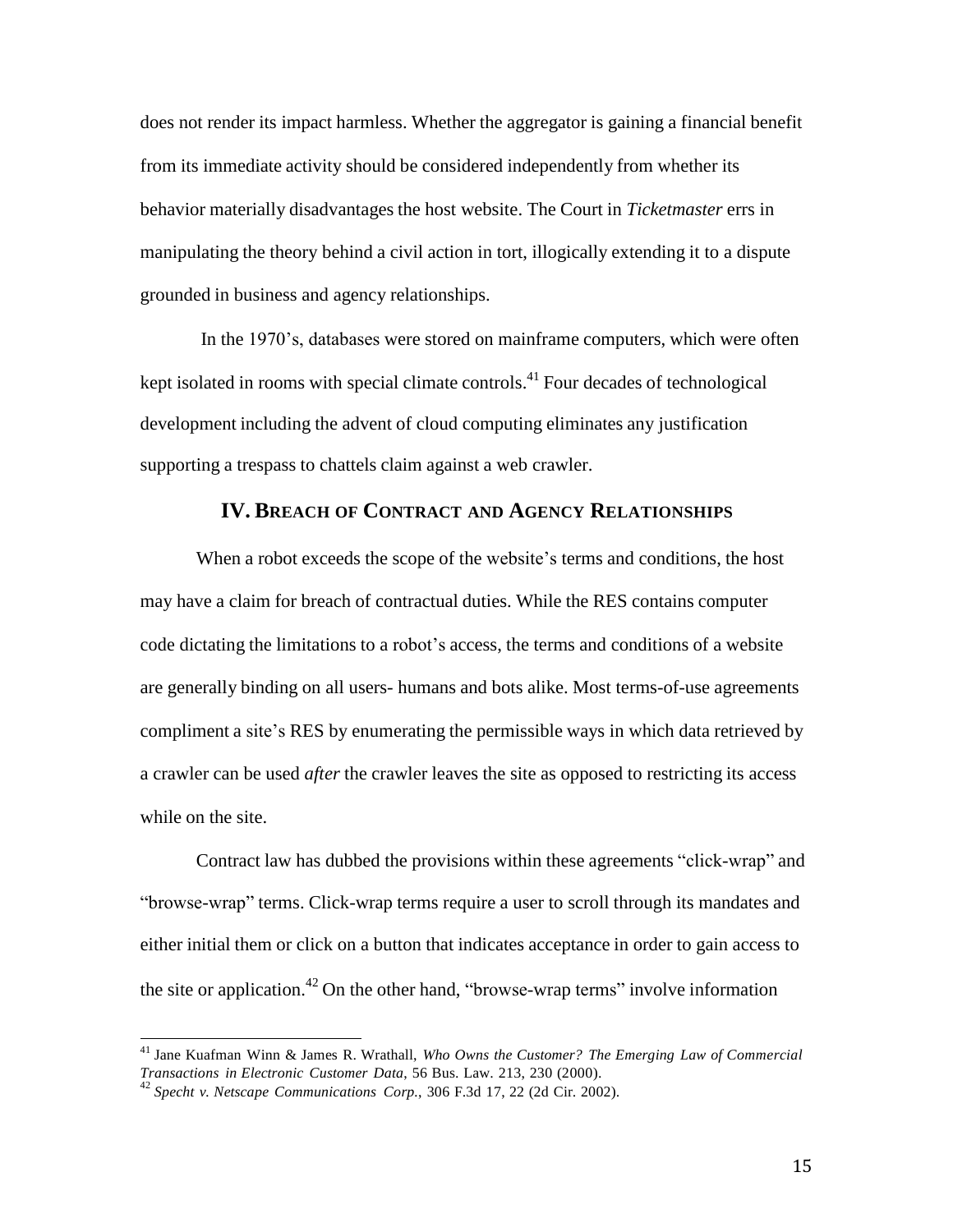made available on websites for users to access, but not to download.<sup>43</sup> The primary difference between click and browse-wrap agreements is that the latter does not require an affirmative action on the part of the user. In other words, browse-wrap terms may be enforceable without clicking, "I agree."

Notwithstanding the reality that most Internet users spend about as much time reviewing these terms as it takes them to click the accept button, they are often pivotal in leveraging a website's claims against both ordinary users and robots. Web crawlers are considered users and must adhere to a site's terms and conditions just as if the bot were a student accessing the site from his laptop at home. Although creating a somewhat sticky situation for those employing web crawlers, the application of standard contract and agency theory suggests the Courts may be pointing the finger at the wrong party.

# **A. Uniform Electronic Transactions Act & E-SIGN**

The objective underlying the Uniform Electronic Transactions Act [UETA] is to facilitate the growth and efficiency of automated contracts.<sup>44</sup> Of particular interest is the act's provision providing for the formation of a contract through an automated transaction, "with an electronic agent or on both sides, even if no human being reviewed the results of the agent's actions."<sup>45</sup> The act enables one to be bound by the actions of an electronic agent, regardless of whether the party receives notice of the results of the agent's conduct. Implicating such sweeping liability raises the question, what is an electronic agent?

Written in support of the UETA before its adoption by 47 states and the District of Columbia, E-SIGN is an act containing two very important provisions that clarify the

 43 *Id*.

<sup>44</sup> Stephen Middlebrook & John Muller, *supra*, note 12, at 349. 45 *Id*.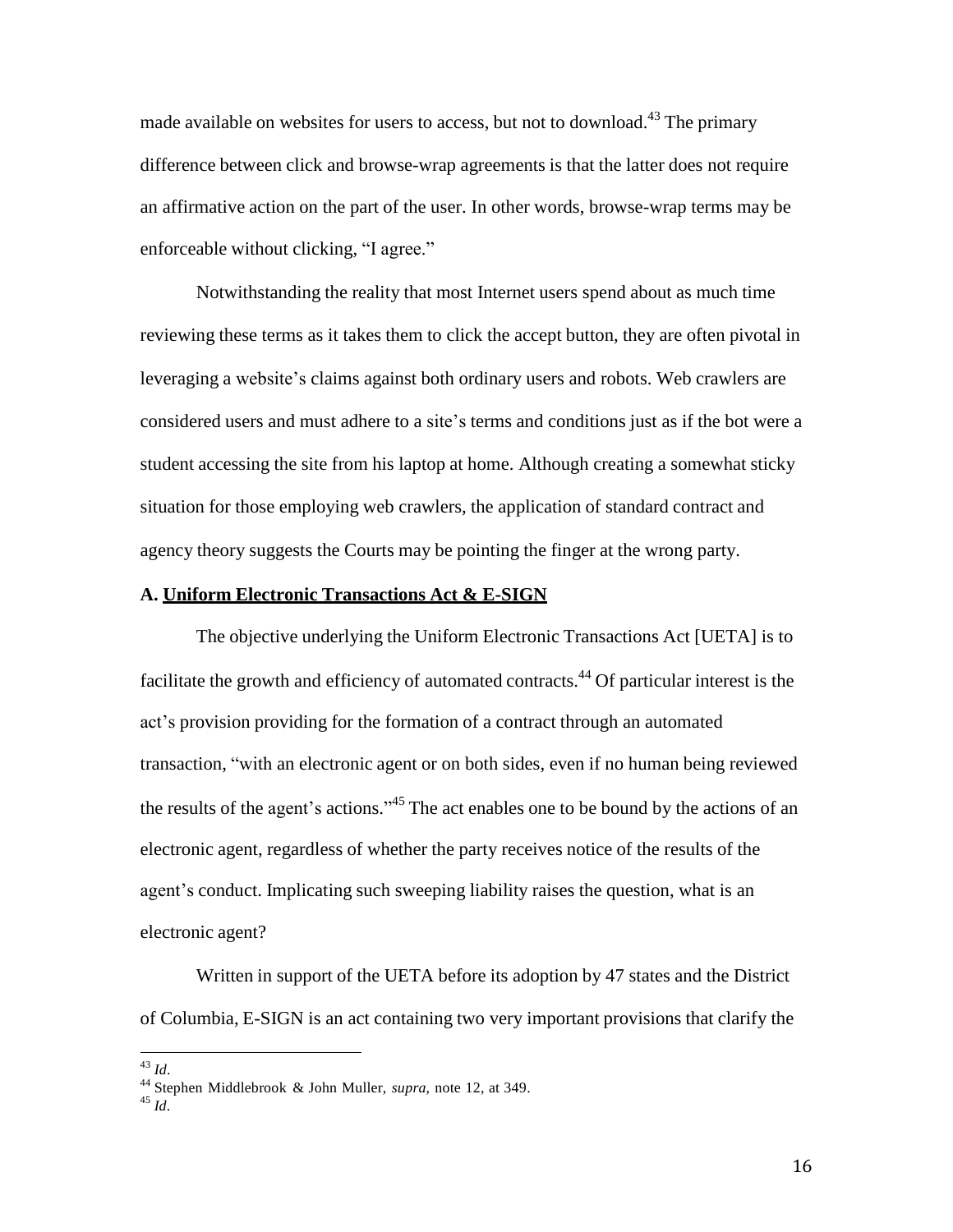ambiguities involved in identifying electronic agents.<sup>46</sup> The act defines an agent as, "something that acts without review or action by an individual at the time of the action or response."<sup>47</sup> The second provision is similar to the UETA, authorizing an electronic agent to enter in contracts:

A contract or other record relating to a transaction in or affecting interstate or foreign commerce may not be denied legal effect, validity or enforceability solely because its formation, creation or delivery involved the action of one or more electronic agents so long as the action of any such electronic agent is attributable to the person to be bound. $48$ 

Presume, as do virtually all courts, a robot's ability to enter into automated contracts on behalf of those operating them. Where questions of law are removed, as they are here, it naturally follows that most disputes turn on issues of fact. In most cases, issues of fact arise over whether or not the robot *actually* agreed to these terms.

# **B. Instances of Breaching Bots:** *Ticketmaster* **and** *Verio*

Claims involving click-wrap and browse-wrap agreements continue to appear with increasing frequency. Recent decisions lean towards implicating the injured party's "obligation to read." What if the party (or robot) cannot read? Or better yet, can a court hold a web crawler liable for failing to notice a website's terms of use?

The Court in *Ticketmaster* answered in the affirmative, holding that a notice of Ticketmaster's terms located at the bottom of its home page was sufficient to place Tickets.com under a contractual duty to abide by the provisions.<sup>49</sup> The notice stipulated that anyone proceeding past the initial splash page was subject to Ticketmaster's terms

48 *Id*.

<sup>46</sup> *Id*. at 351.

<sup>47</sup> *Id*.

<sup>49</sup> *Ticketmaster Corp.*, 2003 WL 21406289 at 2.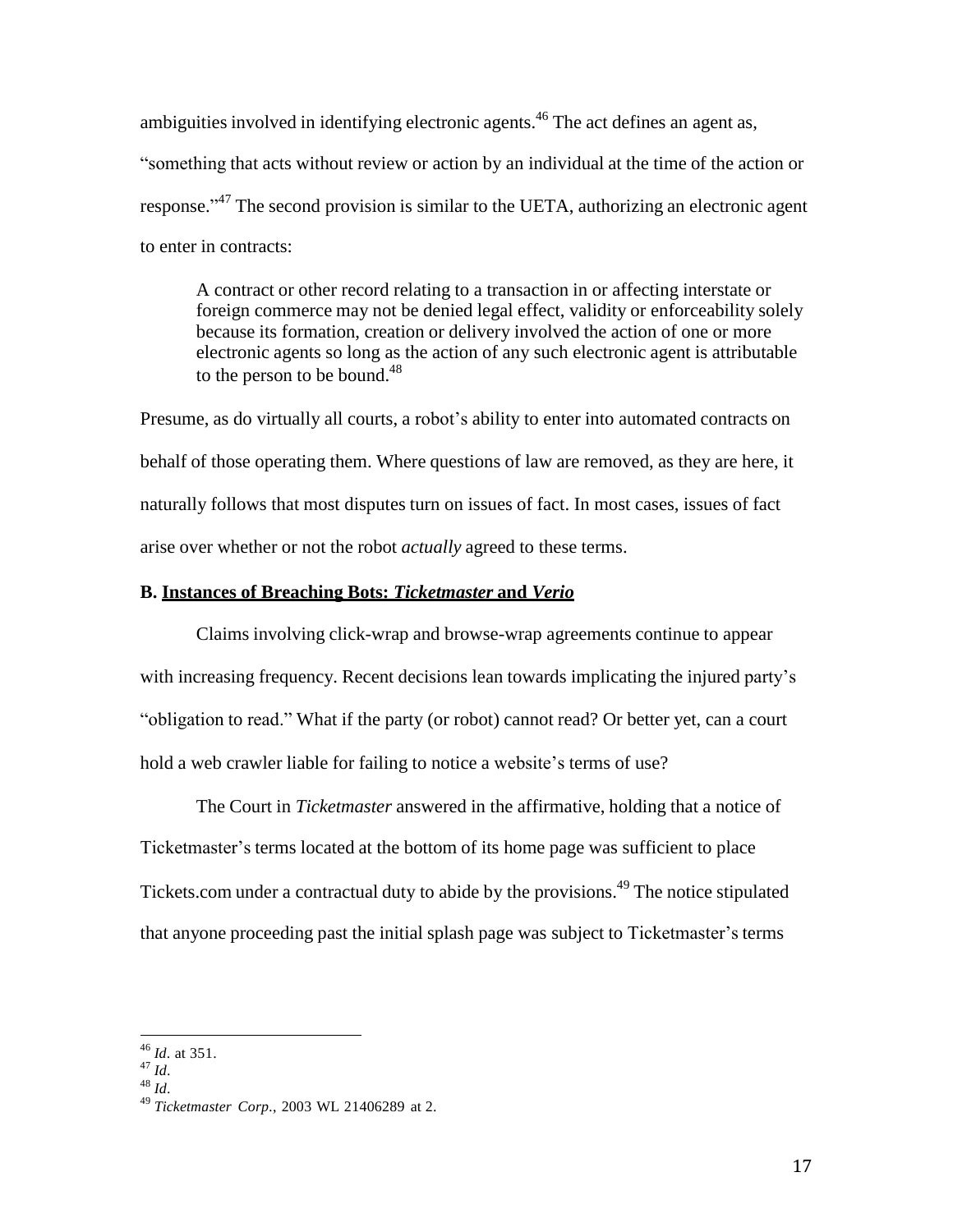and conditions prohibiting the commercial use of any information obtained from its site.<sup>50</sup> The Court explained a contract is formed when a user continues past a website's initial page, exploring interior subsequent pages with knowledge of the conditions accepted by doing so.<sup>51</sup> In some instances, presumptive knowledge can supplant actual knowledge. This caveat implicates the party (presumably versed in the industry and aware of the obstacles confronting robots) operating the crawler.

A year later, the decision in *Register.com v. Verio* offered a similar rationale for binding a web crawler to the conditions of a site absent an affirmative act of acceptance. In *Verio*, a spider sent queries to Register.com's servers, which returned the data requested almost instantaneously.<sup>52</sup> After receiving the data, Verio subsequently received a message from Register outlining its terms of use and prohibiting robot access to its database of customer contact information.<sup>53</sup> Verio contended that although it was in clear violation of Register's conditions, it could not be held liable for breach of contract because it received notice of the conditions *after* receipt of the data; therefore, Verio claimed that its crawler did not accept the terms and could not enter into a contractual relationship.

The Court discarded this argument, finding Verio bound to Register's terms despite a lack of explicit acceptance of said terms by the robot.<sup>54</sup> The decision describes a situation, in which a boy removes an apple off of a roadside fruit stand and takes a bite only to realize- his teeth deeply gorged in the apple's core- a sign indicating their price.<sup>55</sup>

51 *Id*.

 50 *Id*.

<sup>52</sup> *Register.com, Inc.*, 356 F.3d at 401.

<sup>53</sup> *Id*.

<sup>54</sup> *Id*. at 403.

<sup>55</sup> *Id*.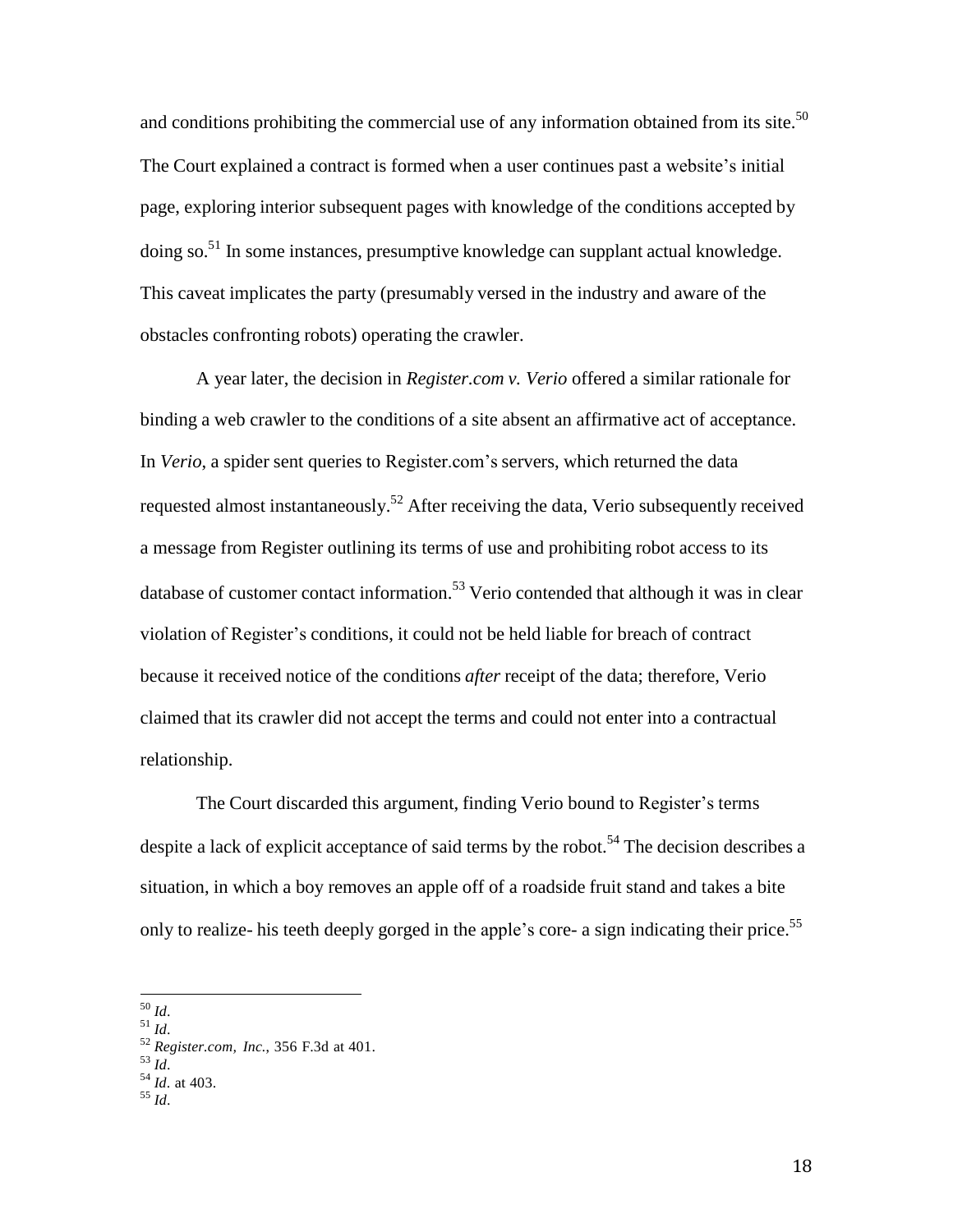If the boy continues to eat an apple each day thereafter and refuses to pay because each time, he failed to notice the price on the sign until after he had already consumed the apple, he would be liable to the vendor for breach of contract. The Second Restatement of Contracts explains, "Silence and inaction operate as an acceptance where an offerree takes the benefit of offered services with reasonable opportunity to reject them and reason to know that they were offered with the expectation of compensation.<sup>56</sup>

While *Verio* is convincing mostly due to the theories behind contract law, it demonstrates that some courts are willing to hold robots responsible for a site's terms and conditions even if the robot did not agree to them. Similar to the decision in *Ticketmaster,*  which found notice sufficient to be contractually binding without a robot's acceptance, the Court treats Register's terms as browse-wrap agreements, finding the crawler liable absent an affirmative indication of acceptance. A court will likely find the existence of a contract without express authorization where: (1) the user has adequate notice of the existence of proposed terms; (2) has a meaningful opportunity to review the terms; (3) has adequate notice that a specified action manifests assent to the terms; and (4) the user takes the latter action. 57

The outcomes of *Verio* and *Ticketmaster* reflect the judiciary's expectation that those conducting business in the online community are aware of and adhere to industry standards. The prevalence of terms-of-use agreements has led many courts to presume knowledge of these agreements on behalf of online commercial entities. It may initially seem counter-intuitive to hold an individual or an entity responsible for the actions of a robot. After all, these crawlers are not exactly malicious reincarnations akin to Mary

<sup>&</sup>lt;sup>56</sup> Restatement (Second) of Contracts  $\S 69(1)(a)$  (1981).

<sup>57</sup> *Register.com, Inc.*, 356 F.3d.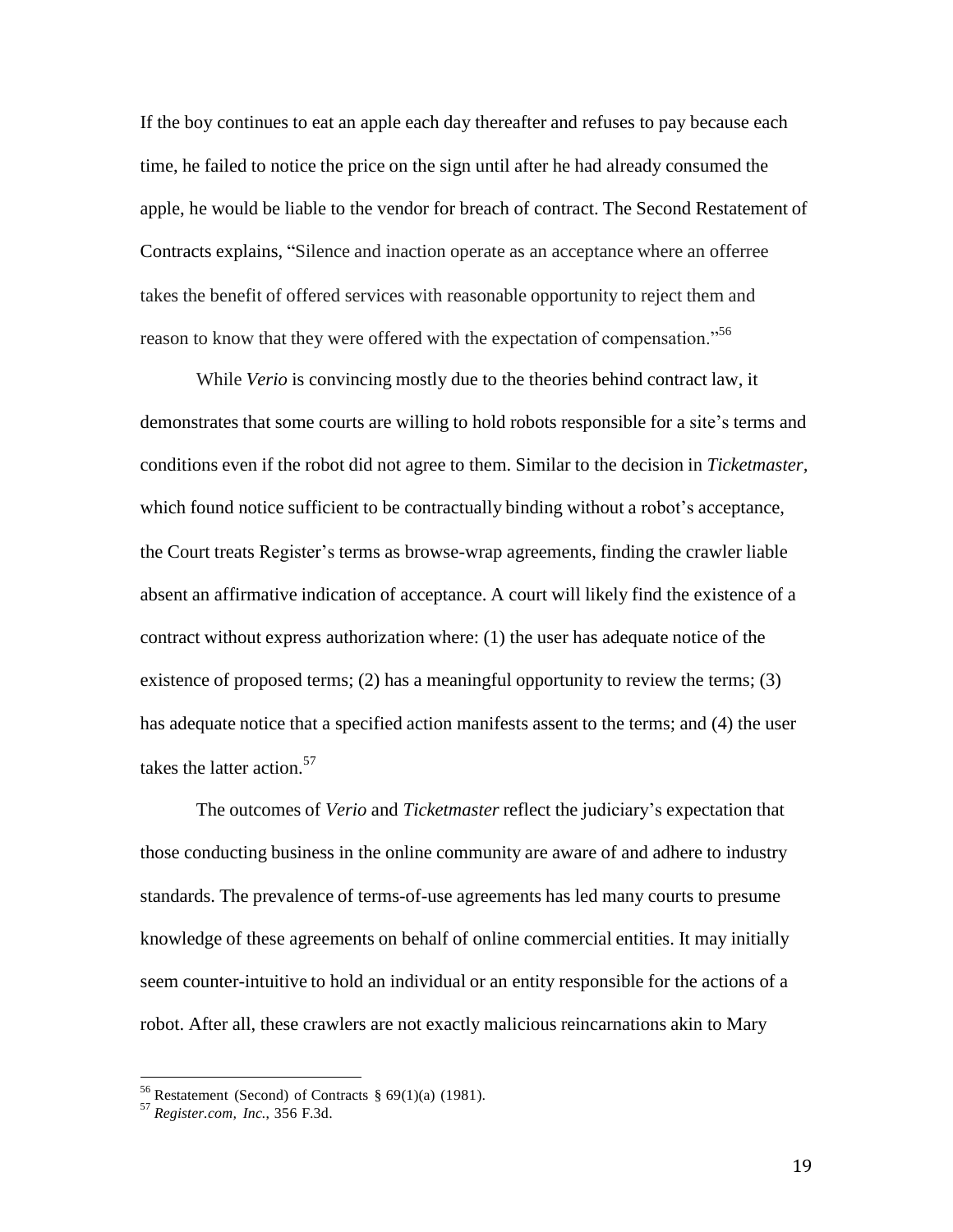Shelley's Frankenstein; they collect and neatly organize information. However, the information belongs to the host.

A breach of contract claim offers a preferable theory by which to allocate liability to an aggregator than the theory underlying trespass claims. The contract claim is better suited to redress economic wrongs suffered by the host because it claims as the private exclusive material of the host, information wrongfully obtained on its website. As a result, public policy concerns exists over whether a website may claim as private, exclusive material what it posts on the Internet and the effects this could have on the free flow of information and e-commerce. On the other hand, the UETA and E-Sign provide the much-needed statutory departure from physical evidence, enabling robots to enter into contracts in the absence of both a written signature and an affirmative acceptance of an electronic contract.

### **V. TORTIOUS INTERFERENCE WITH PROSPECTIVE ECONOMIC ADVANTAGE**

A prima facie case for a civil tort action of interference with potential economic advantage requires a showing of the following elements: (1) "the existence of a specific prospective economic relationship between the plaintiff and some third party with a probability of future economic benefit; (2) the defendant's knowledge of the probability of such a future economic relationship; (3) the defendant's intentional acts to disturb that relationship; (4) proof of actual interference with that relationship; and (5) damages the defendant's international acts proximately caused."<sup>58</sup>

Website hosts assert this cause of action on the basis that the robot or search

<sup>58</sup> Heidi S. Padawaer, *Google This: Search Engine Results Weave a Web for Trademark Infringement Actions on the Internet*, 81 Wash. U. L.Q. 1099, 1115 (2003).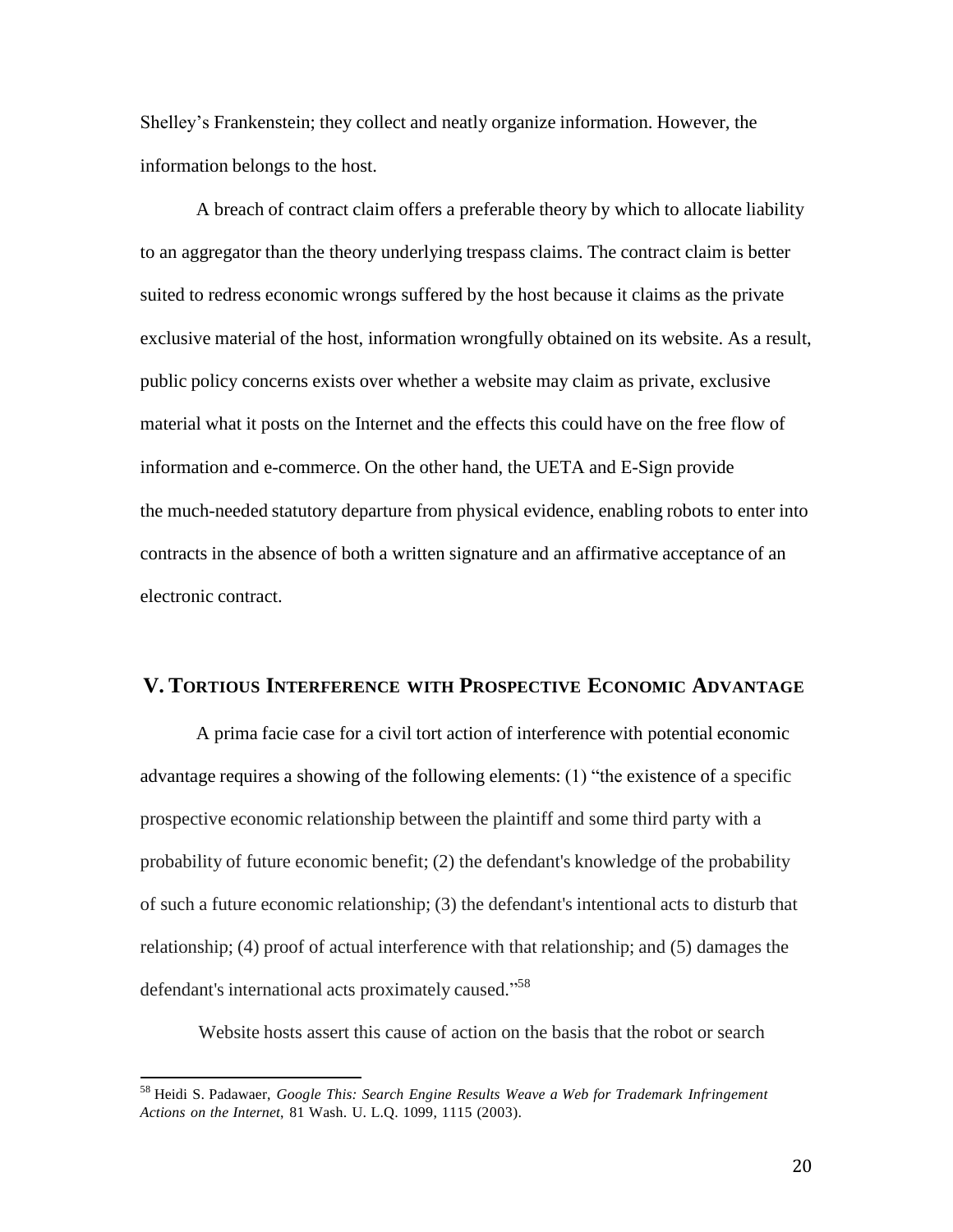engine wrongfully interferes with the host's economic relationship with its customers by exposing them to the options or price comparisons of competitors. However, this claim rarely ever succeeds because the crux of the action depends on proof of an *actual*  interference between the host's website and specific customers. Hosts rarely satisfy this element because "mere hope of a future relationship"<sup>59</sup> between the host and a customer is insufficient. Furthermore, the host must present evidence of malicious intent to disadvantage his business. Though a tortious interference claim may survive summary judgment, this element usually hammers a nail through the heart of its success.

In *Southwest Airlines Co. v. Farechase, Inc.*, the plaintiff airline pursued a claim for tortious interference against a software application that aggregated flight prices for its users, occasionally diverting customers to the website of competitor airlines where they purchased cheaper flights.<sup>60</sup> A preliminary motion to dismiss Southwest's claim was not granted because, "there was a reasonable probability that customers who purchased [their] tickets on defendant's application would have entered into a contractual relationship directly with Southwest"; that some prospective relationships do not form because defendant wrongfully diverts customers to other airlines; and that defendant's acts impair Southwest's marketing efforts."<sup>61</sup> It is important to recall that *Southwest* was responding to a motion for summary judgment of the tortuous interference with economic advantage claim. Due to the lower standard of requisite probability necessary, tortious interference claims that survive summary judgment are generally dismissed upon resolution of the case.

<sup>59</sup> *Id*. at 1116.

<sup>60</sup> *Southwest Airlines Co. v. Farechase, Inc.*, 318 F. Supp. 2d 435, 442 (N.D. Tex. 2004).

<sup>61</sup> *Id*.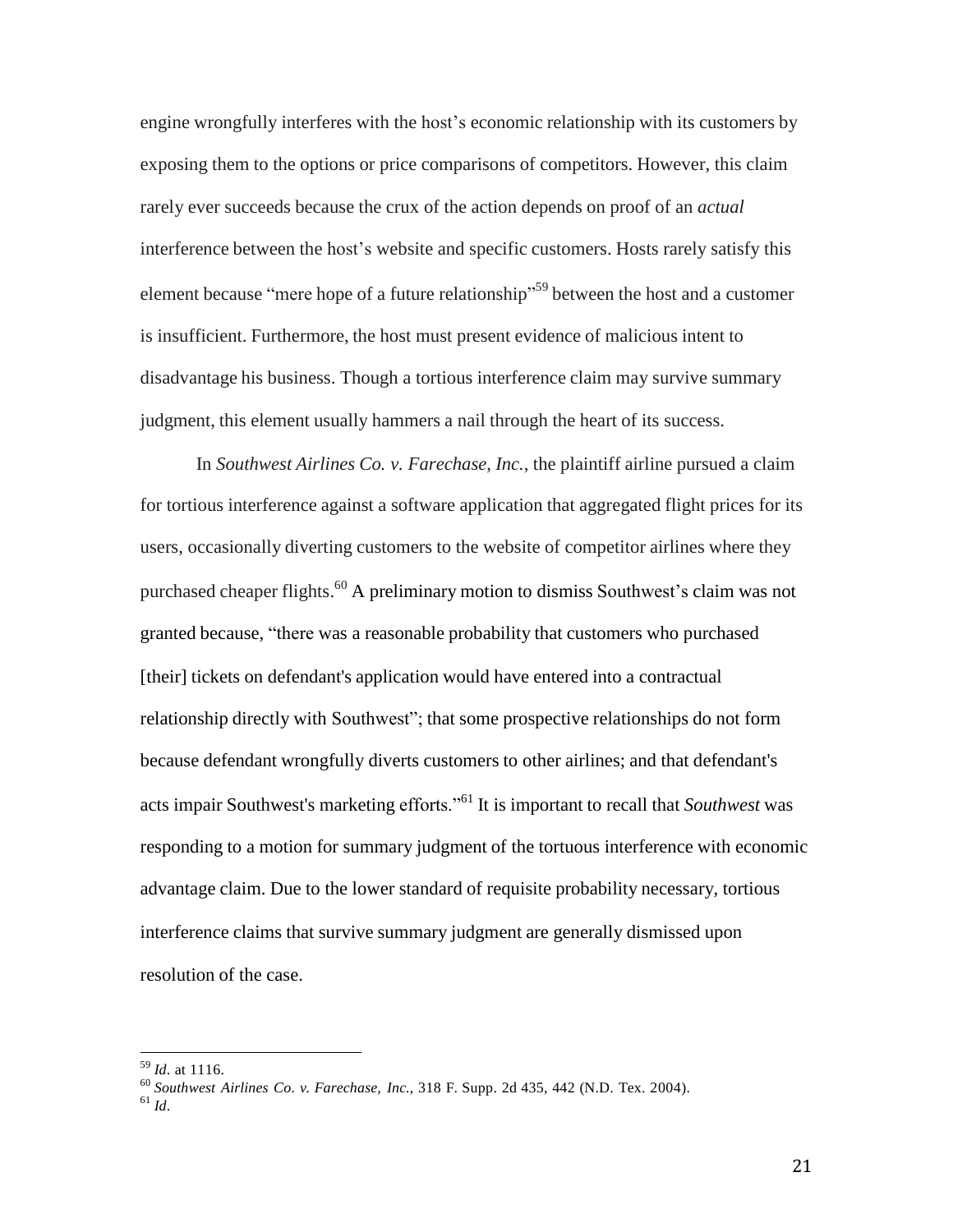To illustrate the flip side of tortious interference with economic advantage, consider a case appearing in Maryland's District Court between a host website and two competitors who infiltrated the plaintiff's hotel website, embedding a hyperlink which allowed customers to deep link from the host's website to its competitor's sites where the customers could book alternative hotel and travel accommodations. 62 The Court in *Fare Deals Ltd., v. World Choice Travel.com, Inc.* dismissed the tortious interference claim at trial due to lack of any malicious intent to harm the owner's business relationships. $^{63}$ Unlike the summary judgment standard, to impose liability upon an entity for tortious interference with economic advantage, the plaintiff must offer proof of the alleged tortfeasor's *intentional malicious* act. Though this cause of action reaches the core of most disputes involving aggregators, attempting to provide remedy for the unjustified loss of competitive advantage, the scienter requirement precludes its success in most cases. Admittedly, there exists a practical argument that a competitor intends to maliciously harm a business it competes with by diverting its customers. However, host plaintiffs are generally unable to prove that those employing the robots are doing so for any other reason but for the benefit of their own business.

# **VI.INTELLECTUAL PROPERTY CLAIMS**

Article I, section 8 of the U.S. Constitution grants Congress the power, "to promote the Progress of Science and useful Arts, by securing for limited Times to Authors and Inventors the exclusive Right to their respective Writings and

 62 *Fare Deals Ltd. v. World Choice Travel.Com, Inc.*, 180 F. Supp. 2d 678 (D. Md. 2001). 63 *Id*.

 <sup>22</sup>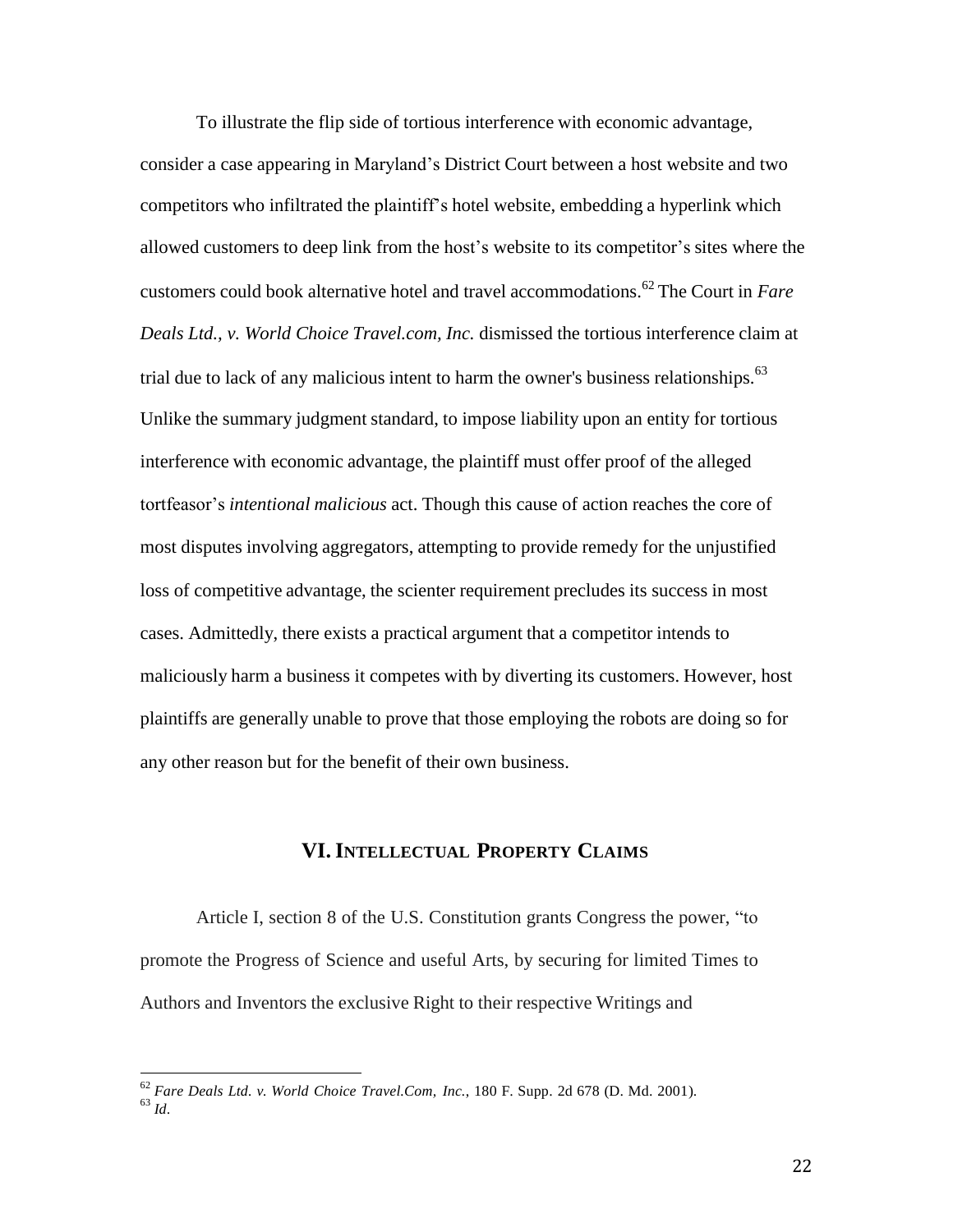Discoveries."<sup>64</sup> To this end, intellectual property legislation balances the protection of the rights and incentive belonging to authors and inventors with the public access to facts and information. The terms trademark and copyright are often thrown around interchangeably to describe a right in property that is not tangible, but they are legally distinguishable by what each aims to protect. Copyright protects the expression or content of a person's idea, while a trademark identifies the source from which a product or service originates. A trademark describes something rather than being the thing described; for example, a company logo.

Facts and raw data such as ticket price are not trade secrets nor are they copyrighted. <sup>65</sup> However in some cases, even text alone, without the use of trademarked logos, can create sufficient confusion for the customer. While copyright law is generally a creature for federal courts to tame, trademark claims are subject to state laws as well as the federal Lanham Trademark Act.

# **A. Copyright Infringement**

### i. Misappropriation

Misappropriation is the common law recourse for instances of copyright infringement. It arises in situations where the defendant unfairly procures factual material belonging to a competitor, and uses the material to compete with the plaintiff.<sup>66</sup> State laws providing for copyright claims are preempted by federal law if the material or type of work protected normally falls under copyright law and the rights asserted under state law are equivalent to those protected by federal law.<sup>67</sup>

<sup>64</sup> U.S. CONST. art. I, § 8, cl. 8.

<sup>65</sup> Sean O'Reilly, *supra*, note 10, at 277.

<sup>66</sup> Jane Kuafman Winn & James R. Wrathall, *supra*, note 42, at 241.

<sup>67</sup> *Id*. at 242.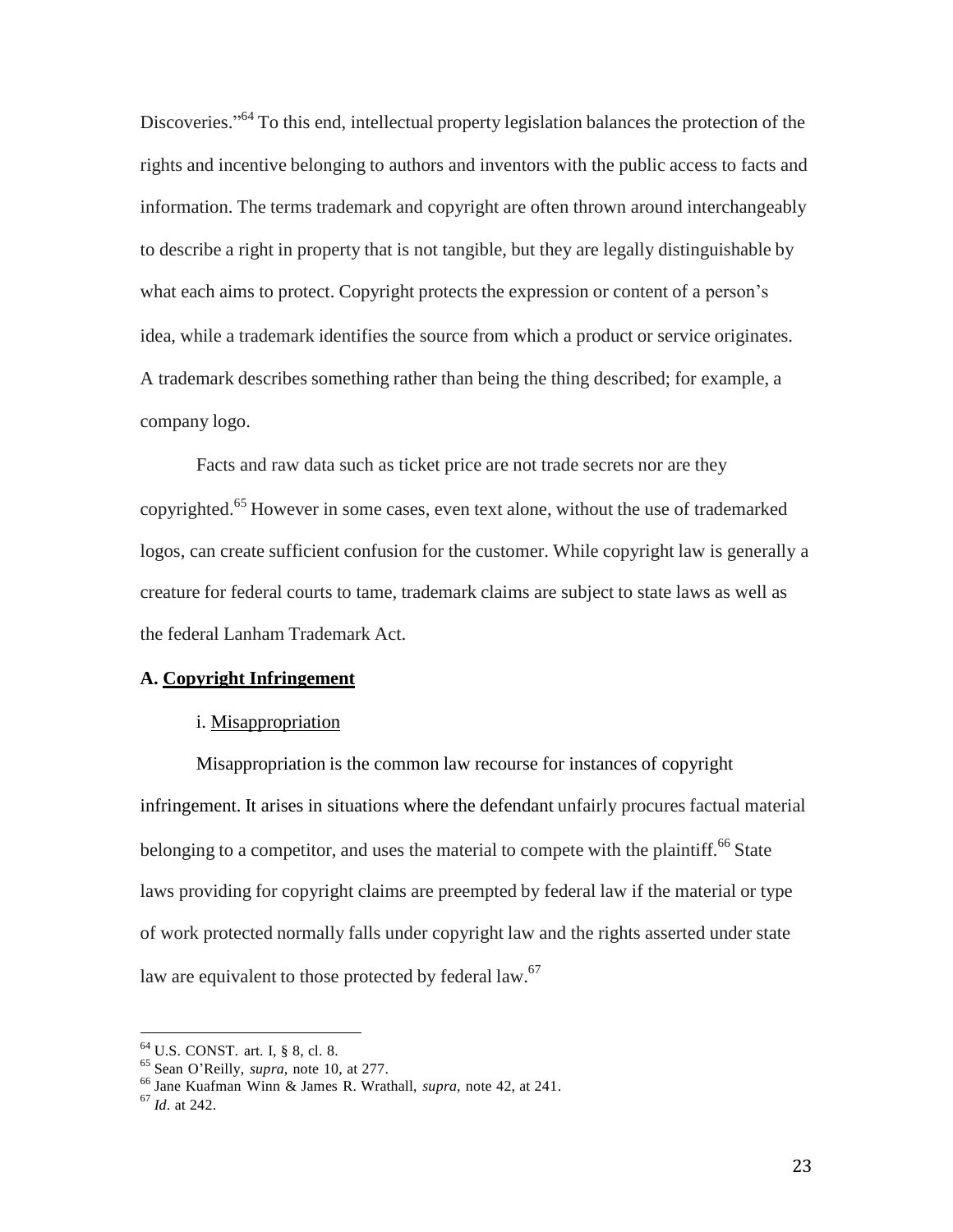#### a. Hot News Claims: *International News Service v. Associated Press*

Very few copyright claims survive federal preemption. However, a narrow line of cases known as "hot news" misappropriation claims occasionally manage to skirt preemption by satisfying a five-pronged test for subject matter.<sup>68</sup> A misappropriation claim will survive federal preemption where the plaintiff offers evidence of the following: (1) "the time-sensitive nature of the factual information; (2) free riding by the defendant; (3) a threat to the very existence of the product or service offered by the plaintiff; (4) the plaintiff generates or collects the information at some cost or expense; and (5) the defendant's use of the information is in direct competition with the product or service offered by the plaintiff."<sup>69</sup> Due to the immediacy of the harm posed, hot news misappropriation claims are the exception, rather than the rule for copyright claims.

The cause of action for misappropriation of "hot news" finds its origins in *International News Service v. Associated Press-*70 a decision that pre-dates *Erie*. Although *Erie* may render the federal common law hot news claims non-binding in federal court, several states still recognize the cause of action. *International News* holds that breaking or hot news is the "quasi-property" of a news gathering organization because news gathering carries with it, "the expenditure of labor, skill, and money."<sup>71</sup> The Court found that allowing one news agency to appropriate and profit from the work of another would "render publication profitless, or so little profitable as in effect to cut

<sup>68</sup> *Id*. at 243.

<sup>69</sup> *Id*.

<sup>70</sup> *International News Service v. Associated Press*, 248 U.S. 215 (1918).

<sup>71</sup> *Id*. at 236.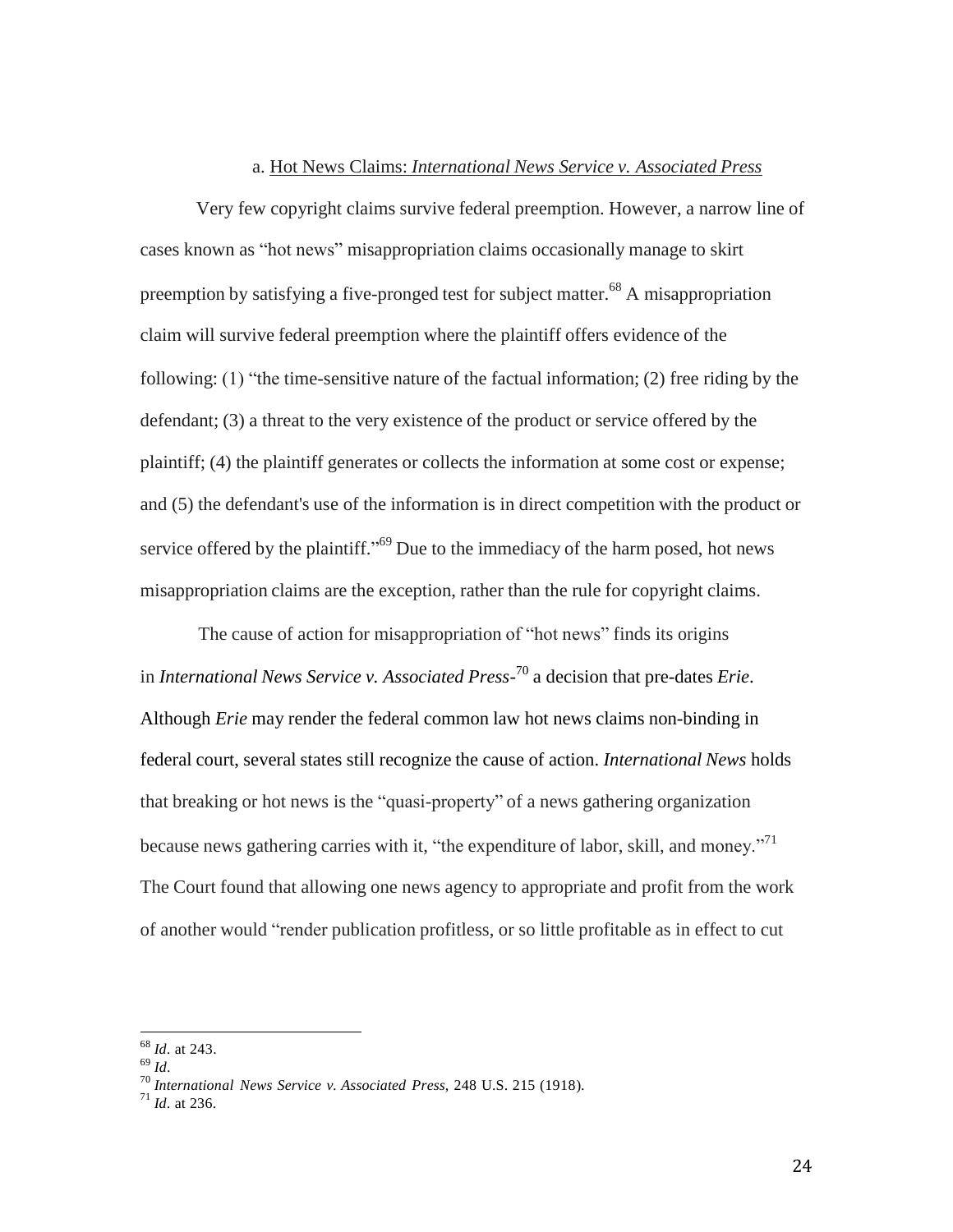off the service by rendering the cost prohibitive in comparison with the return."<sup>72</sup> In short, appropriation of another's hot news "is endeavoring to reap what it has not sown."<sup>73</sup>

### b. Taking a Swat at *Flyonthewall.com*

The hot news cause of action is particularly appealing to those looking to file a claim against a search engine or an aggregator. Unlike the alternative causes of action, misappropriation departs from the over-extended requirement of physical evidence of injury. In addition, this doctrine requires little to no manipulation of its original elements in order to address the financial injury most often suffered by the plaintiff asserting a claim against an aggregator or a search engine. In fact, the notoriously elusive element of a hot news misappropriation claim- evidence of the time sensitive nature of the factual information- may be leniently construed to warrant satisfaction in e-commerce cases where the temporary crash of website lasting only five seconds can destroy a business. Within the invisible channels of the World Wide Web, information exchanges hands even quicker than the mind can process it, rendering hot news claims an ideal alternative for those in need of immediate relief.

So long as the plaintiff brings a hot news action in a jurisdiction permitting its adjudication, the claim will not be pre-empted by federal legislation. *Barclays Capital Inc. v. Theflyonthewall.com* featured an aggregator website that sold subscriptions to customers granting them access to compilations of Barclay's equity research reports.<sup>74</sup> The Court upheld a hot news misappropriation claim, entitling Barclays to an immediate injunction prohibiting Flyonthwall.com from appropriating any further economic

 72 *Id*. at 241. 73 *Id*.

<sup>74</sup> *Barclays Capital Inc. v. theflyonthewall.com*, 700 F.Supp.2d 310 (2011).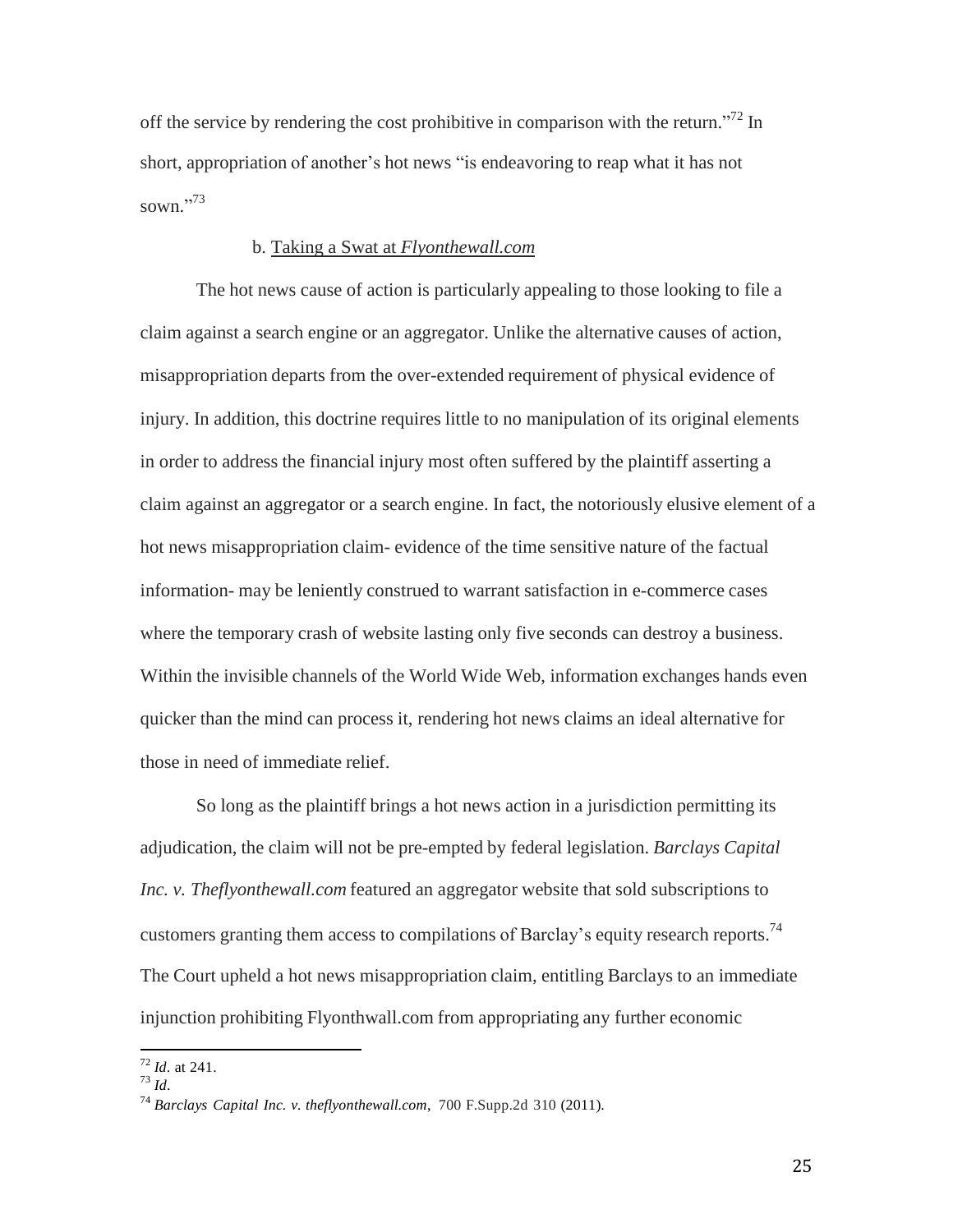advantage.<sup>75</sup> While Barclays expended substantial funds and resources to produce the equity reports, which were sold to investors at a hefty price, Flyonthewall.com did not perform equity research of its own. In fact, Flyonthewall.com did not undertake any original reporting or analysis sufficient to generate an independent opinion.<sup>76</sup> The website's headlines consisted entirely of regurgitations of Barclay's recommendations and those of other investment institutions.<sup>77</sup> Similar to the reasoning employed in *eBay*, Barclays was not required to show the existence of actual harm; the New York District Court awarded an injunction on the premise that the potential for long term aggregated conduct of a similar nature was sufficient to cause Barclays irreparable harm.  $^{78}$ 

The hot news misappropriation theory may receive a  $21<sup>st</sup>$  century face life if courts continue to support its application to actions implicating search engines and aggregators. The level of immediacy inherent in e-commerce coupled with an absence of physical requirements, introduces hot news claims as one of the more coherent courses of action available. Although the opportunity to employ a hot news claim depends on the jurisdiction in which the claim is filed, misappropriation claims currently provide Courts with a comprehensive standard for effectively adjudicating actions against aggregators.

# ii. The Copy Right Act and the Digital Millennium Copyright Act

The Copyright Act expressly covers nine categories of works, including "compilations."<sup>79</sup> A compilation proceeds from, "the process of selecting, bringing together, organizing, and arranging previously existing material of all kinds, regardless of whether the individual items in the material have been or ever could have been subject to

 75 *Id*.

<sup>76</sup> *Id*. at 337.

<sup>77</sup> *Id*.

<sup>78</sup> *Id*. at 342.

<sup>&</sup>lt;sup>79</sup> 17 U.S.C. § 103 (1994).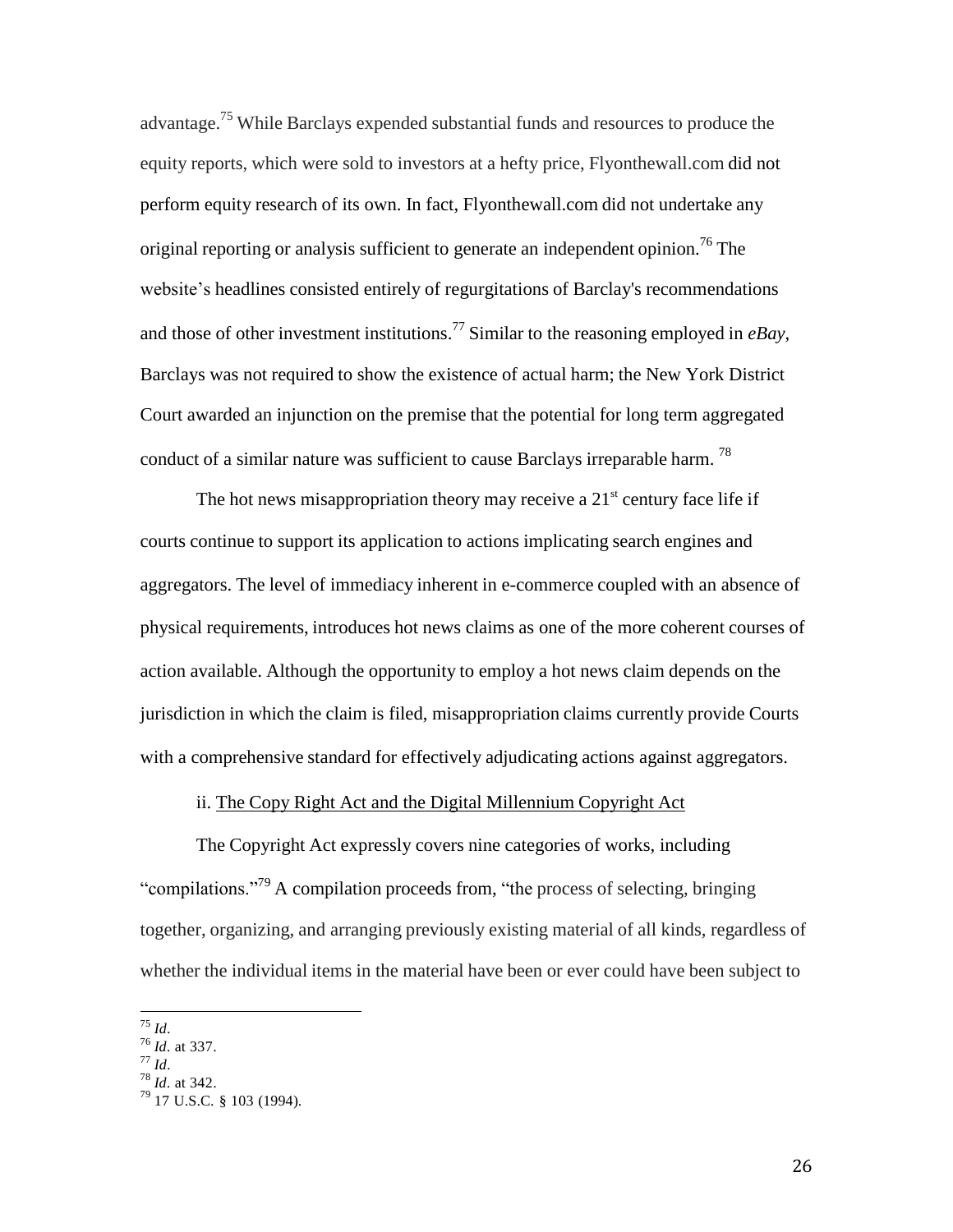copyright."<sup>80</sup> The act does not offer protection for previously existing material included in the copyrighted compilation as a whole. To demonstrate, consider the following hypothetical: a disc jockey electronically mixes songs from The Beatles *White Album*  with tracks off of Jay-Z's *Black Album*. The DJ has a copyright interest in the compilation of the *Grey Album*. He does not have a copyrighted interest in the portions of "Imagine" and "Dirt Off Your Shoulder" that are not mixed together.

The Copyright Act defines copies as, "material objects, other than phonorecords, in which a work is fixed by any method now known or later developed, and from which the work can be perceived, reproduced, or otherwise communicated, either directly or with the aid of a machine or device."<sup>81</sup> To qualify as "fixed," the work must be in a tangible medium of expression, its embodiment, "sufficiently permanent or stable to permit it to be perceived, reproduced, or otherwise communicated for a period of more than transitory duration." This section of the act is particularly relevant to cases in which electronic signals sent to servers by crawlers rest temporarily on the data, avoiding a download of the copyrighted material but still managing to retrieve a copy of the information.

In response to mounting criticism of the limitations placed on web crawlers and aggregators, Congress amended section 512(d) of the act to limit liability for applications offering any of the following services: (1) "transitory digital network communications; (2) system caching; (3) information residing on systems or networks at the direction of users; and  $(4)$  information location tools."<sup>82</sup> Furthermore, the amendment states that a

 80 *Id*.

<sup>81</sup> *Id*. § 101. 82 *Id*. § 512(d).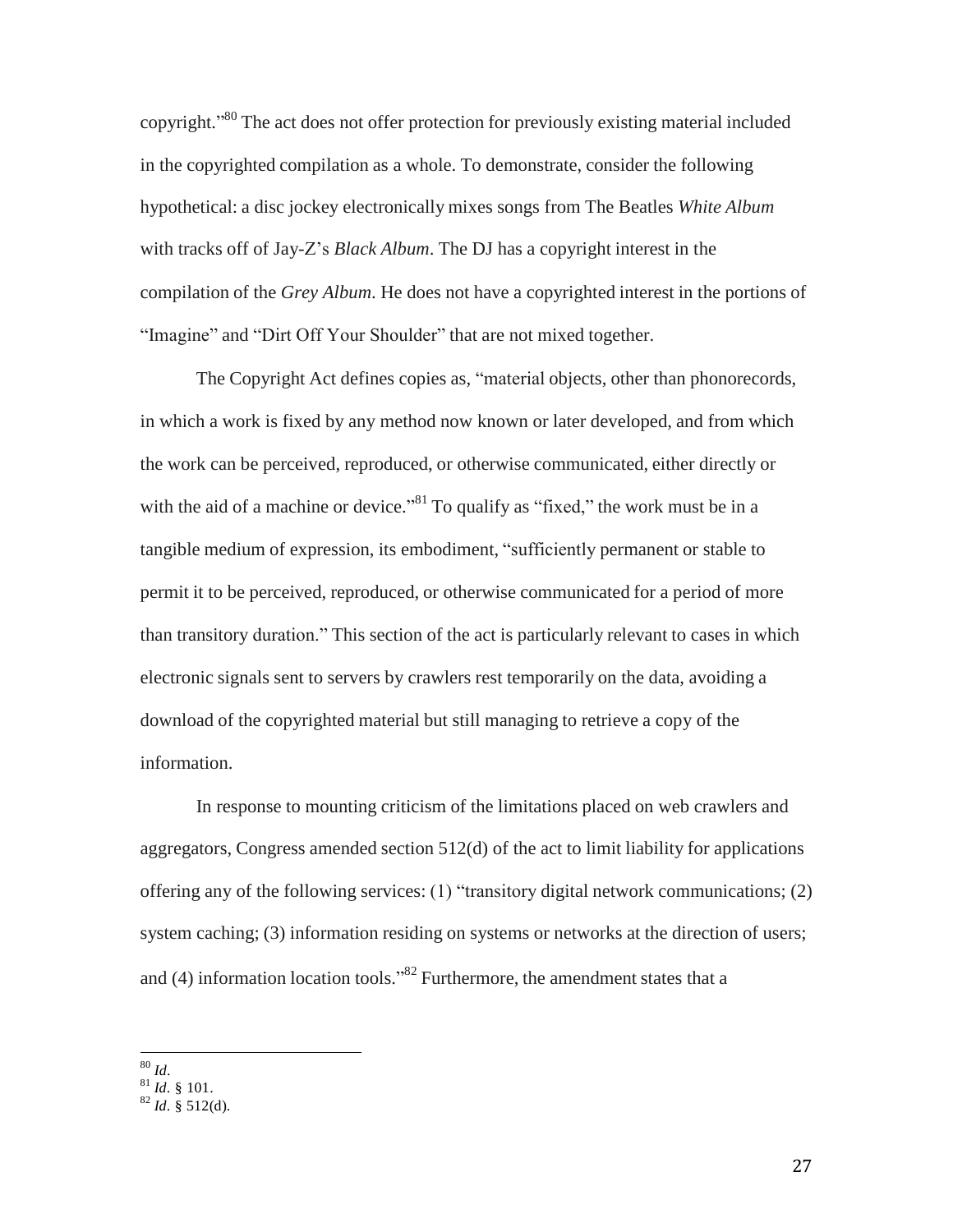provider qualifying for protection may not be liable for monetary relief.<sup>83</sup> Search engines received the amendments with open arms, the potential risk of financial liability lessened for the time being. Robots on the other hand, are absent from the list of those included in the Millennium Act, although they too benefitted from a general relaxation of judiciary rulings.

Finally, section 107 of the Copyright Act indicates the four factors to be applied in determining if the use of copyrighted work is "fair."<sup>84</sup> Section 107 provides a defense for search engines and web crawlers redistributing copyrighted information that would otherwise be halted by an injunction if they can demonstrate that use of the material was "transformative." In determining whether an electronic agent's use of copyright material is fair, the Court must consider the following: (1) the purpose of use of copyrighted material; (2) the nature of the copyrighted work; (3) the amount and substantiality of the copyrighted work used in proportion to the copyrighted work as a whole; and (4) the effect of the use on the copyrighted work's fair market value.<sup>85</sup>

# a. *Ticketmaster*: Stick to the Facts

Revisiting the *Ticketmaster* decision provides a basis for the application of Section 107 to aggregator cases. In *Ticketmaster*, the Court applied the four-factor fair use analysis to an infringement claim, concluding the electronic signals sent by Tickets.com's robot should be not prohibited from temporarily copying factual information. First assessing the use of the information, the Court found Tickets.com obtained a benefit from the data obtained. Thus, commercial use of the information

 83 *Id*. § 512(j). 84 *Id*. § 107.

<sup>85</sup> *Id*.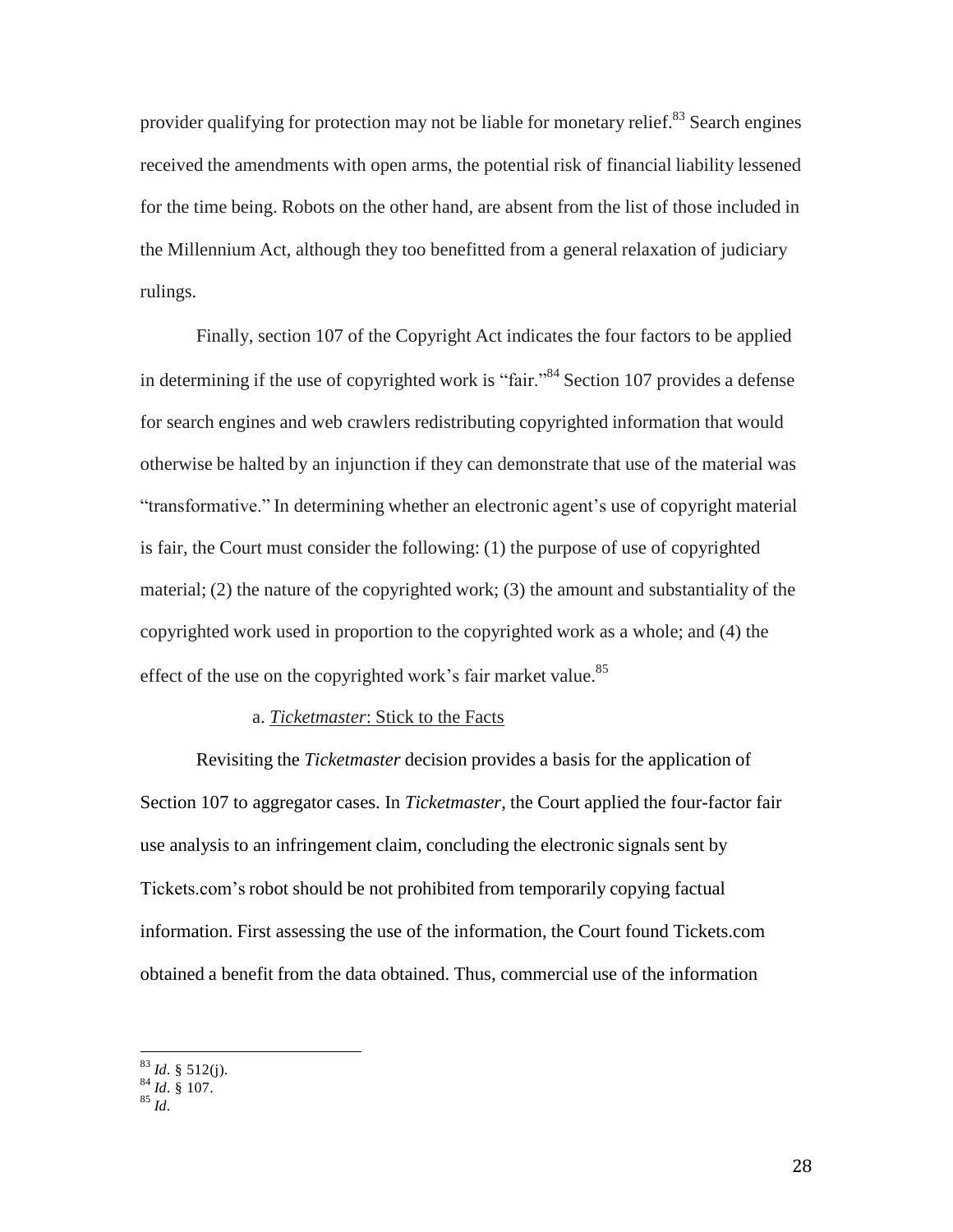weighed in favor of Ticketmaster.<sup>86</sup> Next however, signals from the robot which temporarily rested on Ticketmaster's system while copying factual information was deemed permissible because raw facts are not subject to copyright protection under section 101 of the Copyright Act.<sup>87</sup> "What is protected is the manner or mode of expression of those facts."<sup>88</sup> Since the data copied by the spider did not qualify for copyright protection, the third and fourth prongs of analysis were immaterial.

#### b. Transformative Trans-Media in *Kelly v. Arriba*

Section 107's four-factor fair use test yields unsatisfactory results due to the Copyright Act's emphasis on concrete evidence; namely, its requirement of "material copies<sup>389</sup> to be "fixed" in tangible mediums of expression.<sup>90</sup> Emphasizing physicality prevents the court from reaching a resolution that addressed the actual dispute. It is apparent that claims against aggregators very rarely prioritize any disposition of real property, but rather are asserted to acquire control over business relationships. Courts attach an inordinate significance to the transformative factor, aggrandizing its importance to the unforeseen detriment of the plaintiff. The permissibility of copyrighted work is directly proportional to extent of the work's transformative nature. Support for this contention is based on the erroneous assumption that a new or transformative type of business is less likely to adversely impact the original owner of the copyrighted work. In reality, search engines and web crawlers are using their transformative nature to ascend to level of control superseding online retailers and merchants- a process which will ultimately erode the latter's business.

<sup>86</sup> *Ticketmaster Corp.*, 2003 WL 21406289 at 5.

 $^{87}$  17 U.S.C. § 101 (1994).

<sup>88</sup> *Ticketmaster Corp.*, 2003 WL 21406289 at 4.

<sup>89</sup> *Id*. § 101.

<sup>90</sup> *Id*.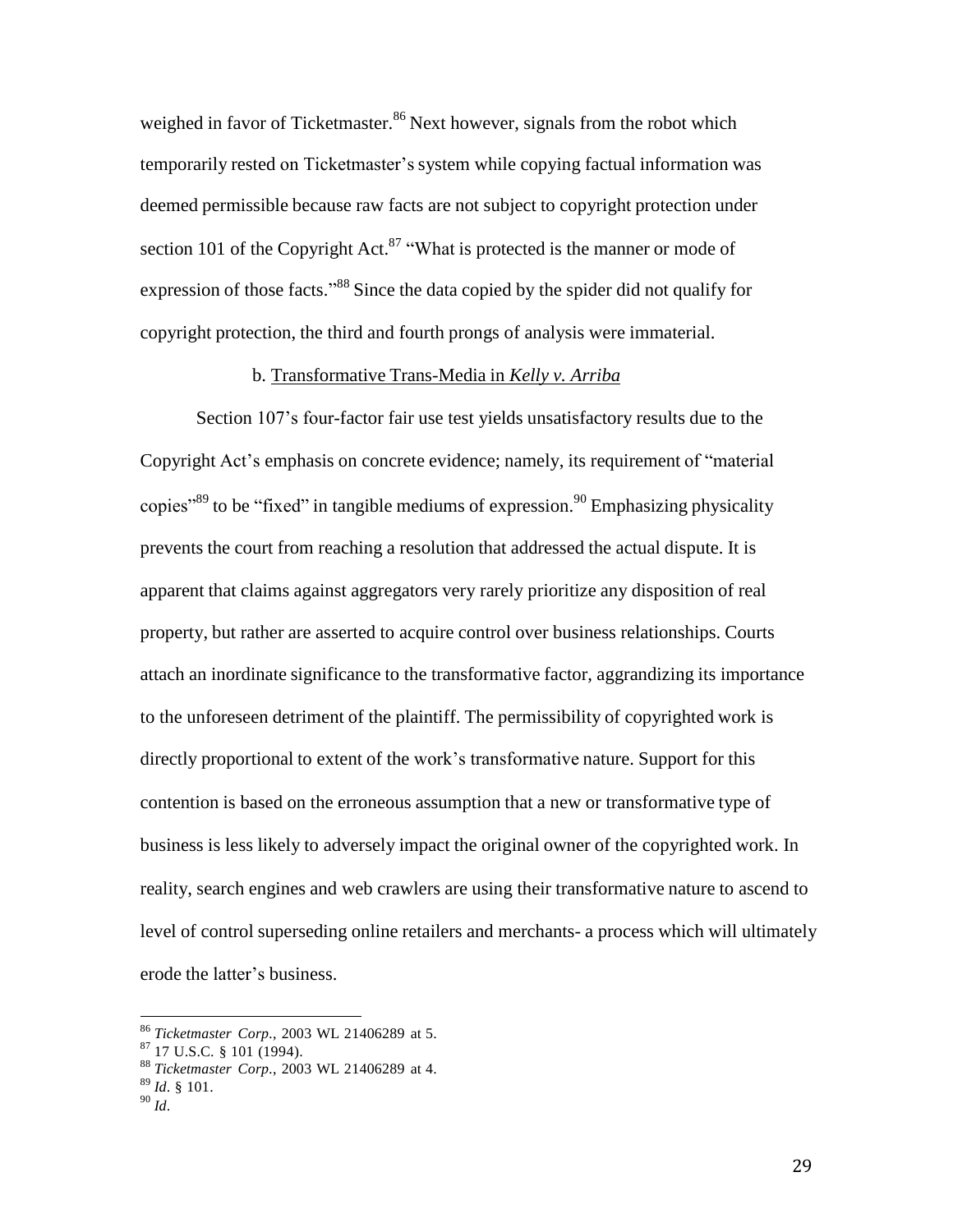Ruling on a prima facie case of copyright infringement, the Court in *Kelly v.* 

*Arriba* found the search engine employed by Arriba to operate within contours of the fair use doctrine in so far as it reproduced and displayed thumbnail images.<sup>91</sup> Arriba's engine operated by first downloading images from the Internet onto its server. Then, the crawler used the images to generate small, lower-resolution thumbnails of the pictures.<sup>92</sup> Finally, the search engine deleted the pictures and provided a link to the original site from which the picture was derived surrounded by the Arriba banner and advertising.<sup>93</sup>

In applying the first factor of the fair use test, the Court found the commercial nature of Arriba's site to weigh only slightly against a finding of fair use because Arriba did not use the images to directly promote its site, nor did to attempt to gain a profit by selling the images.<sup>94</sup> The decision delineated between the "distinct" uses for which each website desired the images as follows: "improving access to information on the Internet versus artistic expression."<sup>95</sup> The nature of the copyrighted data retrieved by the search engine was irrelevant to a ruling concerning the thumbnails because the very nature of an image compels inclusion of entire picture in a copy.<sup>96</sup> The Court approved exact replications of the copyrighted work in thumbnails, but it declined to rule on the in-line linking to the full size images.<sup>97</sup>

Rather than replacing the host's original use of the pictures, the Court said the search engine created an entirely new use while simultaneously attracting users to the plaintiff's site. Apparently, the Court felt the robot's transformative utilization of the

97 *Id*.

 <sup>91</sup> *Kelly v. Arriba Soft Corp.*, 336 F.3d 811 (9 th Cir. 2003).

<sup>92</sup> *Id*. at 815.

<sup>93</sup> *Id*. at 816

<sup>94</sup> *Id*. at 818.

<sup>95</sup> *Id*. at 819.

<sup>96</sup> *Id*.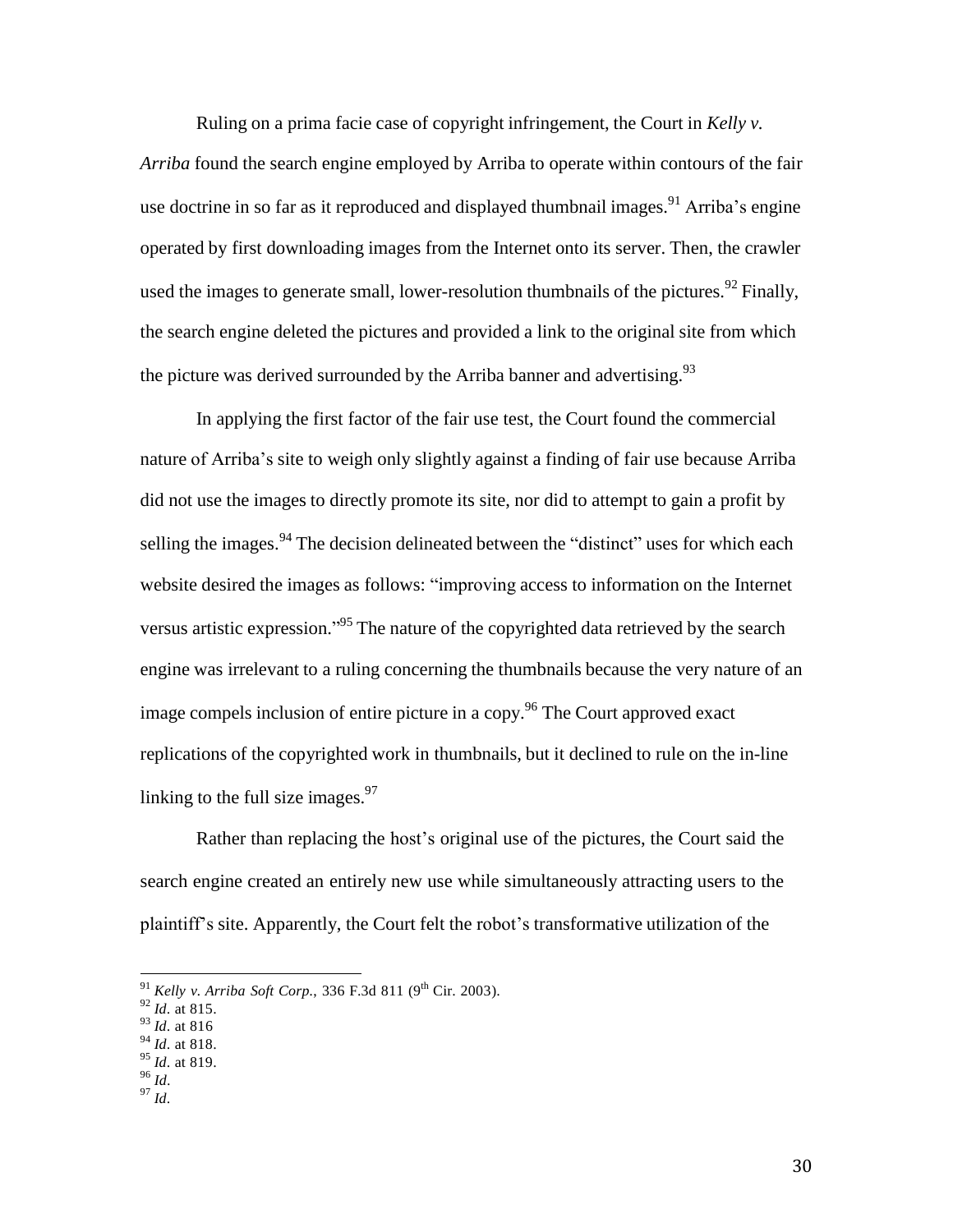pictures benefitted the plaintiff rather than infringing upon his copyright.<sup>98</sup> The Court may be correct in its assertion at the time it rendered the opinion, but its decision reflects a lack of foresight. It is uncontested that at the time of the decision, Arriba directed online traffic to the defendant's site. However, what if Arriba begins to direct users to other photography sites, who would have otherwise, arrived at the plaintiff's? Or decides to charge the plaintiff a commission for each person it directs to his website? Surely it is not unreasonable to predict that Arriba may eventually charge a fee for favorable placement of the plaintiff's site in its search result. Exaggerated reliance upon the transformative factor of analysis could eventually have the effect of rendering the Copyright Act's protections useless. Permitting a search engine to control access to and distribution of one's copyrighted work could potentially result in the owner's loss of dominion and control over the work. Eventually, the owner's formerly exclusive property right will instead, be subject to the discretion of the search engine. Though the Court claimed, "a transformative work is less likely to have an adverse impact on the market of the original than a work that merely supersedes the copyrighted work,"<sup>99</sup> it is precisely the transformative nature that will adversely impact the owner of the copyrighted work.

c. *Perfect 10* and *Cartoon Network*: Search Engine Safety on Home Base

The decision in *Perfect10, Inc., v. Amazon.com, Inc.*, follows precariously in the footsteps of the *Arriba* line of though, though the former delivers a lengthy explanation justifying the requirement of concrete evidence. Perfect10.com- a pornographic websitefiled a copyright infringement claim against Google for allowing its search engine to copy Perfect 10's pictures and reproduce them as thumbnails in Google's image search

<sup>98</sup> *Id*. at 820-821.

<sup>99</sup> *Id*.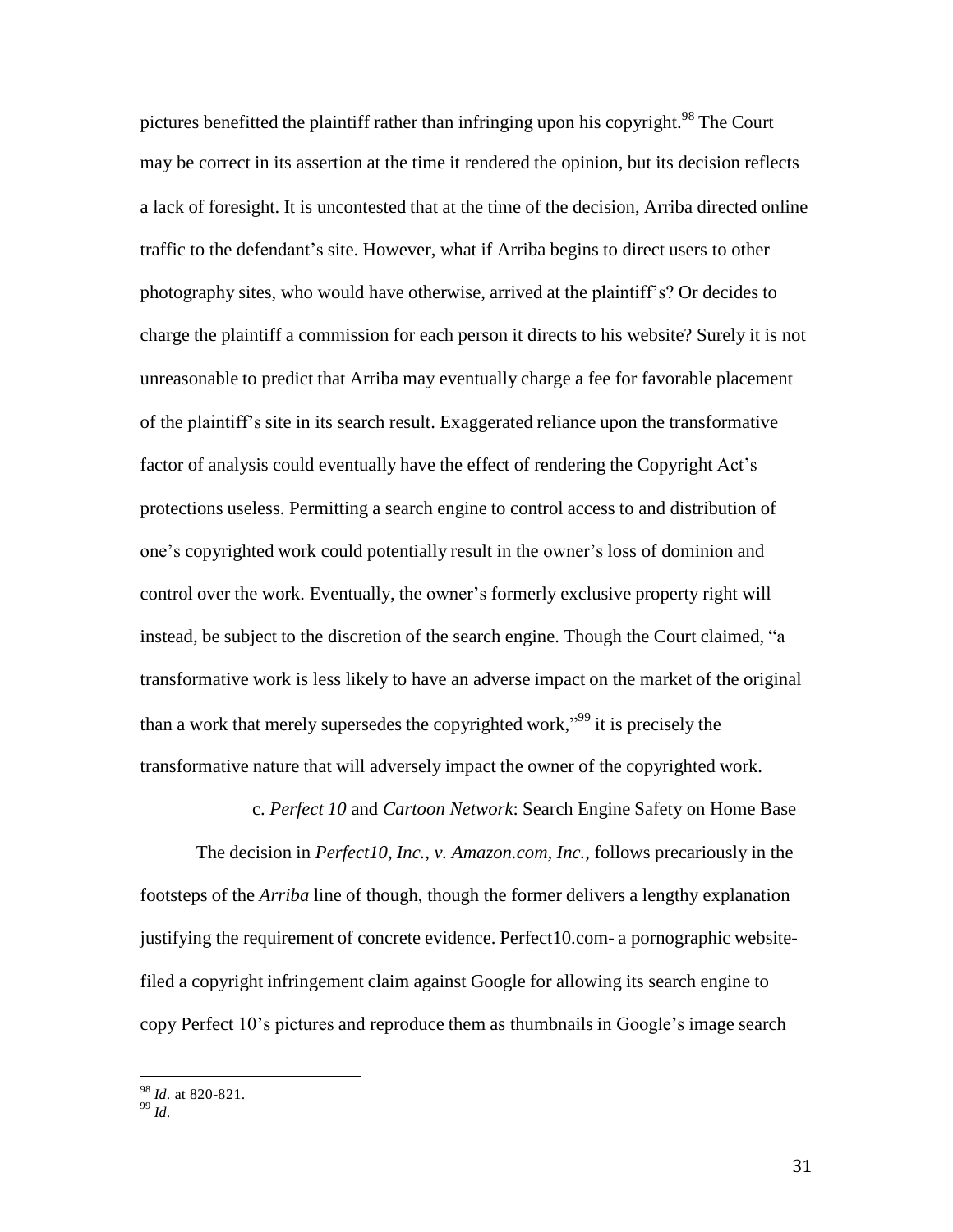results.<sup>100</sup> Sustaining Perfect 10's claim over the thumbnail reproductions, the Court alternatively concluded that the links to the larger pictures provided by the search engine were permissible due to an absence of prolonged physical contact between Google's HTML code and the copyrighted material.<sup>101</sup> The court rationalized this explanation as follows: Google did not copy Perfect 10's large images, but rather communicated where to find that copy in HTML instructions given to an individual user's browser.<sup>102</sup> Therefore it is not the HTML instructions, or by extension Google, causing the infringing images to appear on a user's screen; the instructions merely provide an address. The browser belonging to the individual using Google engages the computer storing the infringing imagine. The court's decision turns on this interaction- when an individual user deploys his or her browser- and not the actions of the crawler, to allocate responsibility for infringement of Perfect 10's material.

Similarly, a recent case between C.S. Holdings Inc.- a digital video recording company- and Cartoon Network, resulted in a decision based primarily on the nature and duration of an electronic agent's physical contact with copyrighted material.<sup>103</sup> The Court held, "copyrighted television programs and movies in data buffers used to allow customers to record programming on a digital video recorder (DVR) system at a remote location did not last for period of more than transitory duration, and therefore were not "fixed," as required to qualify as a "copy" under the Copyright Act, where no bit of data

 100 *Perfect 10 Inc., v. Amazon.com, Inc.*, 508 F.3d 1146 (9 th Cir. 2009).

<sup>101</sup> *Id*.

<sup>102</sup> *Id*. at 1161.

<sup>103</sup> *Cartoon Network LP, LLLP v. CSC Holdings Inc.*, 536 F.3d 121 (2 nd Cir. 2008).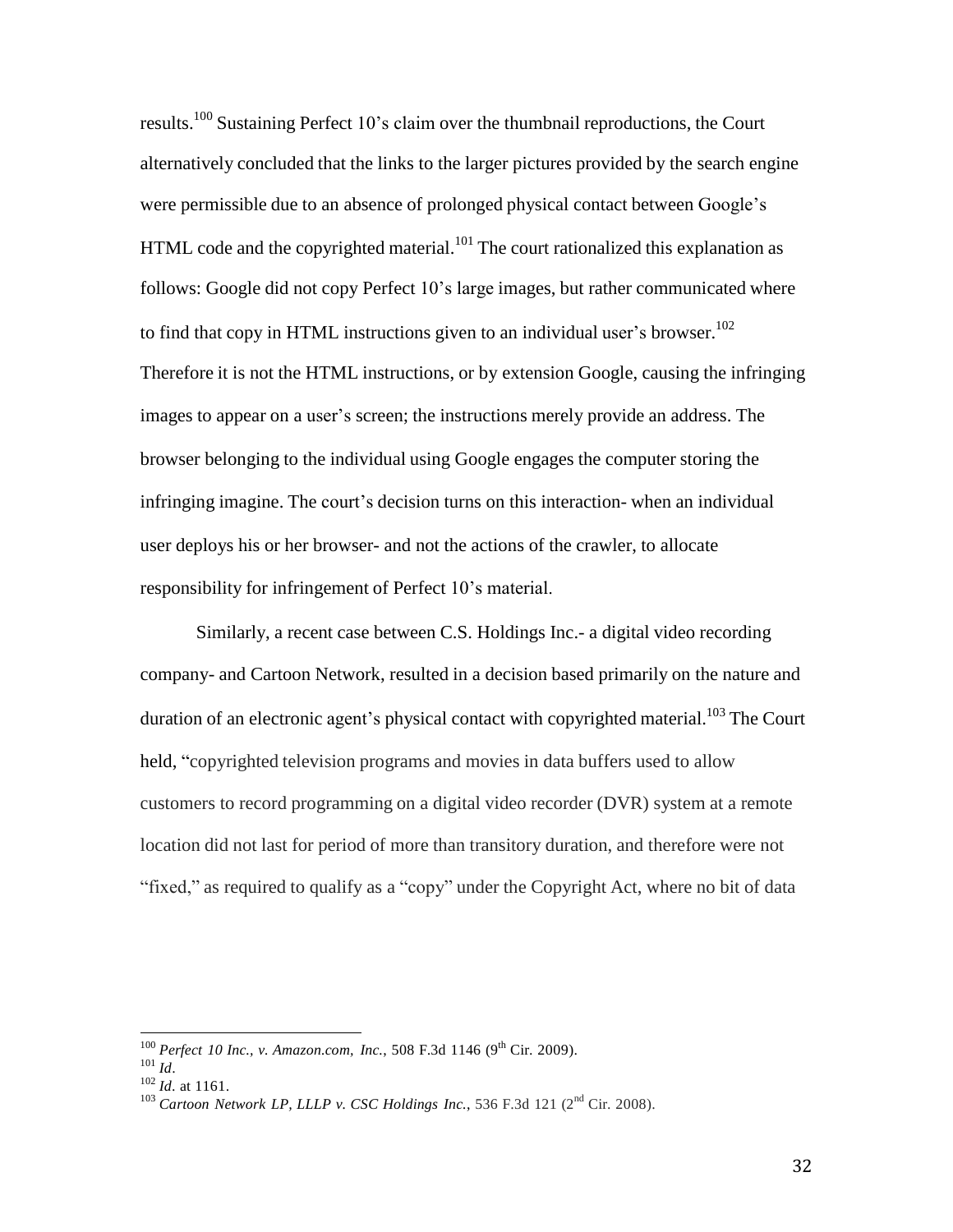remained in any buffer for more than 1.2 seconds, and each bit of data was rapidly and automatically overwritten as soon as it was processed."<sup>104</sup>

The decisions in both *Perfect 10* and *Cartoon Network* demonstrate the inability of the doctrine of copyright infringement to address the loss of competitive advantage involved in claims against electronic robots. A copyright infringement claim depends entirely upon concrete tangible proof. In focusing on the amount of time the DVR technology spent in contact with the copyrighted material, the Court in *Cartoon Network*  ignores the fact that the reproduction of Cartoon Network's shows is causing them to loose revenue. This result seems unfair considering the network expended all the time, money and resources necessary to produce its shows; the network also expended the all the time, money and resources necessary to obtain a copyright for their contents. It does not logically follow that one should look to the level of efficiency of the technology employed to obtain the benefits deriving from the copyrighted work in determining whether or not an infringement occurs. An identical line of reasoning exposes the error in the *Perfect 10* Court's logic. Whether or not Google receives a substantial benefit from the appropriation of the website's copyrighted material should be determinative, not a technicality involving the exact physical location of the copyrighted material in relation to lines of computer code.

# **VII. TRADEMARK INFRINGEMENT AND UNFAIR COMPETITION**

The purpose of trademark law is to prevent producers from free-riding on their rivals' mark,<sup>105</sup> and to identify the source of services and products.<sup>106</sup> Trademark infringement is largely a state claim, finding support in the common law trade secret

<sup>104</sup> *Id*. at 130.

<sup>105</sup> *New Kids on the Block v. News America Puc. Inc.,* 971 F.2d 302, 306 (9 th Cir. 2005).

<sup>106</sup> *Id*. at 305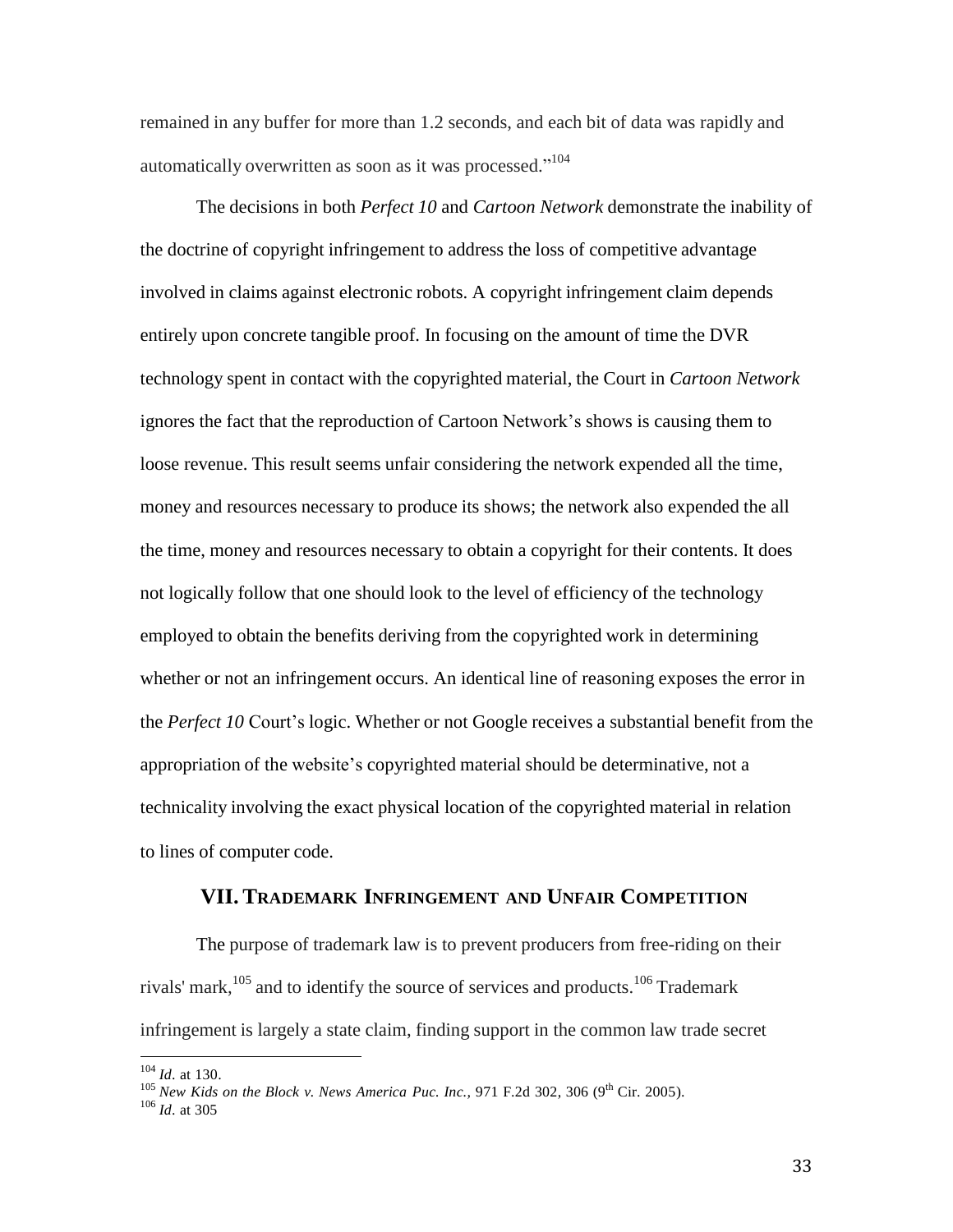doctrine as well. The doctrine generally protects, "valuable, confidential business information from misappropriation where the holder takes reasonable measures to maintain its secrecy."<sup>107</sup> The common law trade secret doctrine provides an alternative to the federal cause of action for those looking to combat the retrieval queries of robots. Most often however, this approach is discarded due to an absence of reasonable measures taken to maintain the business information's secrecy. Most sites subject to queries from spiders permit remote access, which exposes its database and eliminates the chance to apply the common law trade secret doctrine.

#### **A. Federal Trademark and Unfair Competition Acts**

The Lanham Trademark Act is a federal statute meant to supplement the causes in state action for trademark infringement. According to Lanham, "Trademark is limited to property right in a particular word, phrase or symbol."<sup>108</sup> Competitors may use a rival's trademark in advertising and other channels of communication if use is not false or misleading.<sup>109</sup> For those seeking a cause of action, section 1114 prohibits unfair competition, or the unauthorized use in commerce of registered marks.<sup>110</sup> The fair-use defense available is outlined rather roughly as, "forbidding the trademark registrant to appropriate a descriptive terms for exclusive use and prevent others from accurately describing the characteristics of their goods."<sup>111</sup>

#### **B. Nominative Fair Use Doctrine**

The fair use doctrine is bifurcated into two lines of thought. Classic fair use occurs, "where the defendant uses the plaintiff's mark to describe the defendant's

<sup>107</sup> Jane Kuafman Winn & James R. Wrahall, *supra*, note 42, at 243.

<sup>&</sup>lt;sup>108</sup> 15 U.S.C.A. § 1051 et seq.

<sup>109</sup> *Id*.

<sup>110</sup> *Id*. § 1114.

 $111$  *Id.* § 1115(b)(4).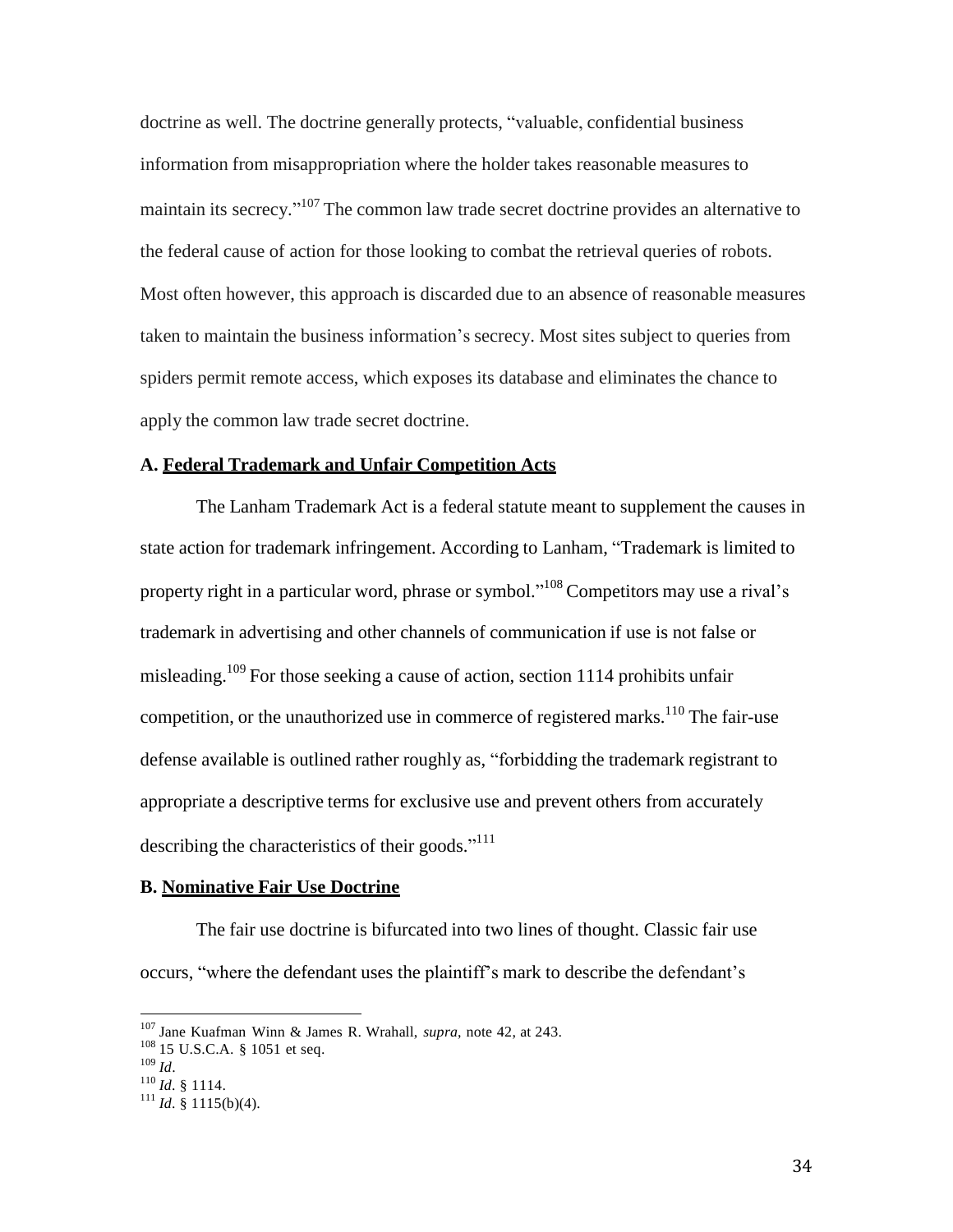product."<sup>112</sup> To the contrary, nominative fair use occurs, "when the alleged infringer uses the [trademark holder's] product even if the alleged infringer's ultimate goal is to describe his own product." Courts have recognized situations in which there is no substitute for the use of a trademark, for example- Scotch tape. $113$ 

The trouble is this doctrine is a judicially constructed and created concept, meaning there is an absence of statutory authority to lend guidance or clarification to the theory's ambiguities.<sup>114</sup> Furthermore, less than half of the federal circuits have encountered the doctrine and a circuit split exists as to the manner of its application.<sup>115</sup>

#### i. Ninth Circuit Standard

Under the "nominative fair use" test adopted by the Court of Appeals for the Ninth Circuit, a defendant must prove: (1) that the product or service in question is one not readily identifiable without use of the trademark; (2) that only so much of the mark or marks is used as is reasonably necessary to identify the product or service; and (3) that the user did nothing that would, in conjunction with the mark, suggest sponsorship or endorsement by the trademark holder.<sup>116</sup> In the Ninth Circuit, if these elements are proven, the use is "fair" and defendant will prevail.

### ii. Third Circuit Standard

The Third Circuit first determines whether the plaintiff can show that confusion is likely due to the defendant's use of plaintiff's mark/information (in which case, the burden shifts to the defendant to show that its nominative use of plaintiff's mark,

<sup>112</sup> *Century 21 Real Estate Corp., v. Lendingtree, Inc.*, 425 F.3d 211, 214.

<sup>113</sup> Sean O'Reilly, *supra*, note 10, at 282.

<sup>114</sup> Sara A. Johnson, *Century 21 Real Estate Corp. v. Lendingtree, Inc.: Making a Big Deal Out of Nominative Use*, 8 Tul. J. Tech. & Intell. Prop. 207, 215 (2006). 115 *Id*. at 216.

<sup>116</sup> *New Kids on the Block v. News American Pub. Inc.*, 971 F.2d 302 (9 th Cir. 1992)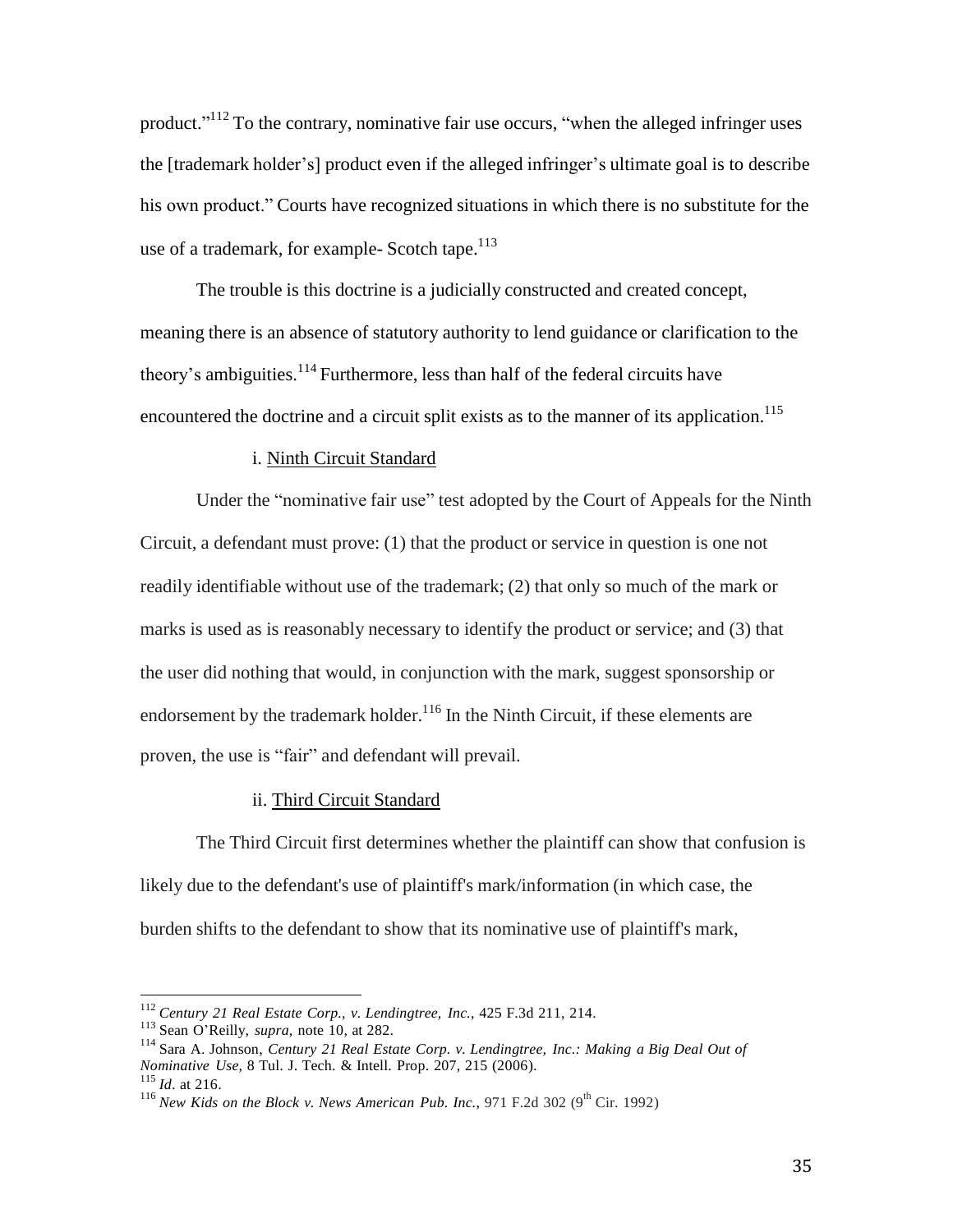information, or both is nonetheless fair). If this confusion test is satisfied, the court then asks (1) whether the use of the plaintiff's mark is necessary to describe (A) the plaintiff's product or service and (B) the defendant's product or service; (2) whether only so much of the plaintiff's mark is used as is necessary to describe plaintiff's products or services; and (3) whether the defendant's conduct or language reflect the true and accurate relationship between the plaintiff and defendant's products or services.<sup>117</sup>

#### **C. TMs and** *Ticketmaster*

Claims against aggregators and search engines arise when material or information has been compiled in a manner that leads a user to believe the aggregator or search engine is in some way connected with the trademark. If a court encounters this situation, it may elect to evaluation the infringement claim with the

Revisiting *Ticketmaster Corp. v. Tickets.com, Inc.* provides for an illustration of trademark doctrine application to allegedly infringing aggregator. Applying the 9<sup>th</sup> Circuit standard, the California District Court found no infringement existed because although Tickets.com framed the information in their window, each hyper-link was clearly labeled as directing the user to Ticketmaster's site reducing any consumer confusion that may have existed.<sup>118</sup> Furthermore, the aggregator would, "extract the factual info (event date, time, tickets prices and URL) and discard the rest, which consisted of TM identification, logos, ads, and other information which TX did intend to

use."<sup>119</sup> Thus, Ticketmaster's sale of the tickets could not be referenced without use of its trademark; however, the court found the aggregator's use to be fair use because it only utilized the trademark to the extent necessary and pursued measures to reduce consumer

 <sup>117</sup> *Century 21 Real Estate Corp. v. Lendingtree Inc.*, 425 F. 3d 211 (3 rd Cir. 2005).

<sup>118</sup> *Ticketmaster Corp.*, 2003 WL 21406289 at 6.

<sup>119</sup> *Id*.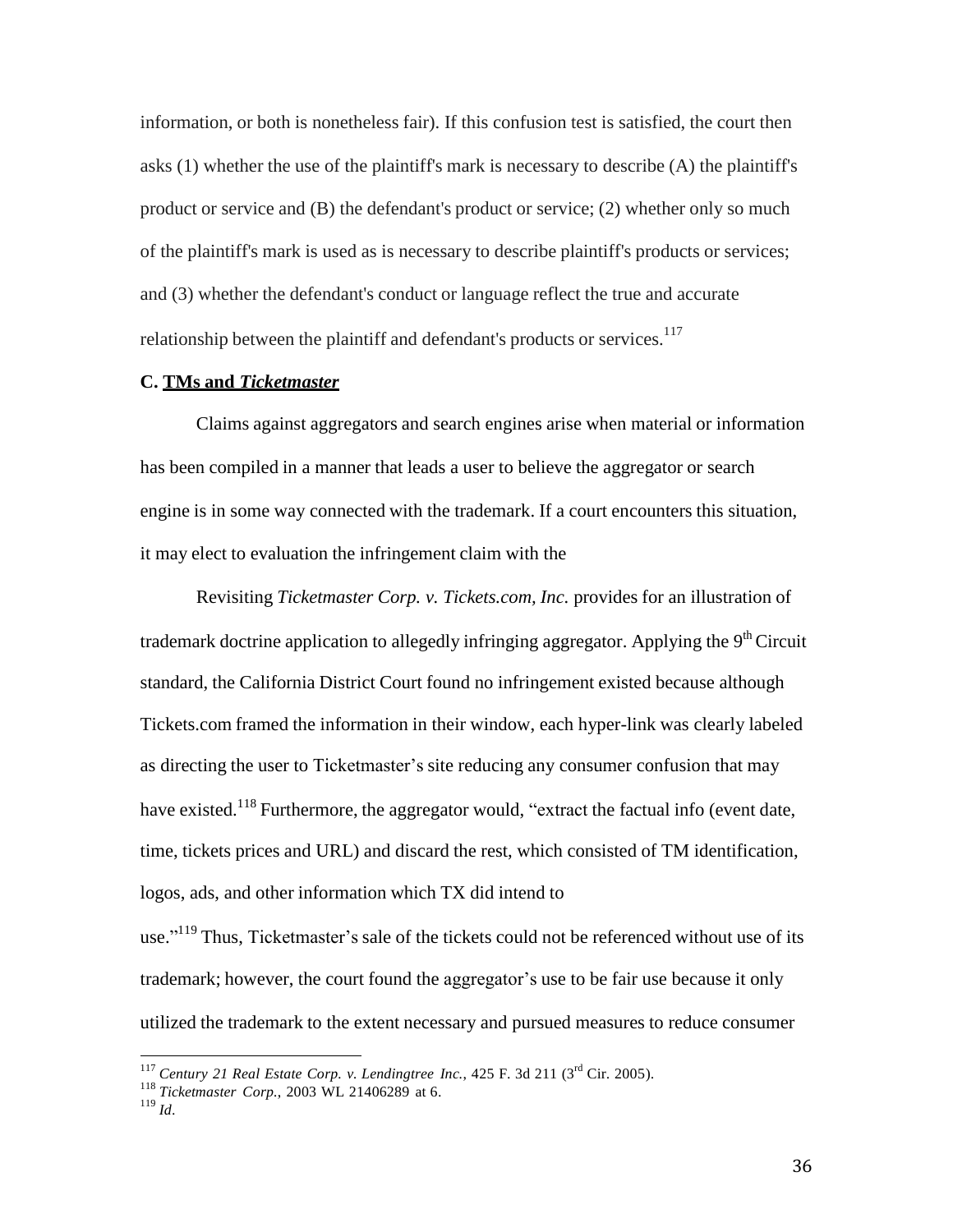confusion by clearly marking the hyperlinks and indicating to the user that they would be re-directed to Ticketmaster's website.

Although the Ninth Circuit standard applied to *Ticketmaster*, courts who encounter a Third Circuit standard because the consumer confusion preliminary assessment favors the aggregators and search engines. They may receive the benefit of application of the Third Circuit standard due to the beneficial services aggregators and search engines provide for consumers and the consequent public policy tenets supporting their continued use. Also, the Supreme Court has indicated that a degree of consumer confusion is compatible with fair use, suggesting an inclination towards applying the Third Circuit standard. Where an aggregator involves a trademark, infringement doctrine provides a satisfactory course of recovery because it targets the conducts effect on consumers and thus addresses the consequences of the electronic agent's conduct relating to loss of competitive advantage. Rather than focusing on how long a search engine or crawler physically copied or made contact with a trademark, the court looks to circumstantial evidence- for example, the framing of the trademark or hyper link- to determine whether the electronic agent appropriated benefits exclusively under the control of the trademark holder.

# **VII. CONCLUSION**

Today, both the country and the economy are struggling with an international transition from a marketplace of tangible products, to one revolving around the exchange of information. The dawning of the "Information Age" introduced an era in which a multi-billion dollar marketplace of intangibles exists; however, legislation cannot keep up as it attempts to apply old methods rooted in the tangible. Ambiguous case law coupled

37